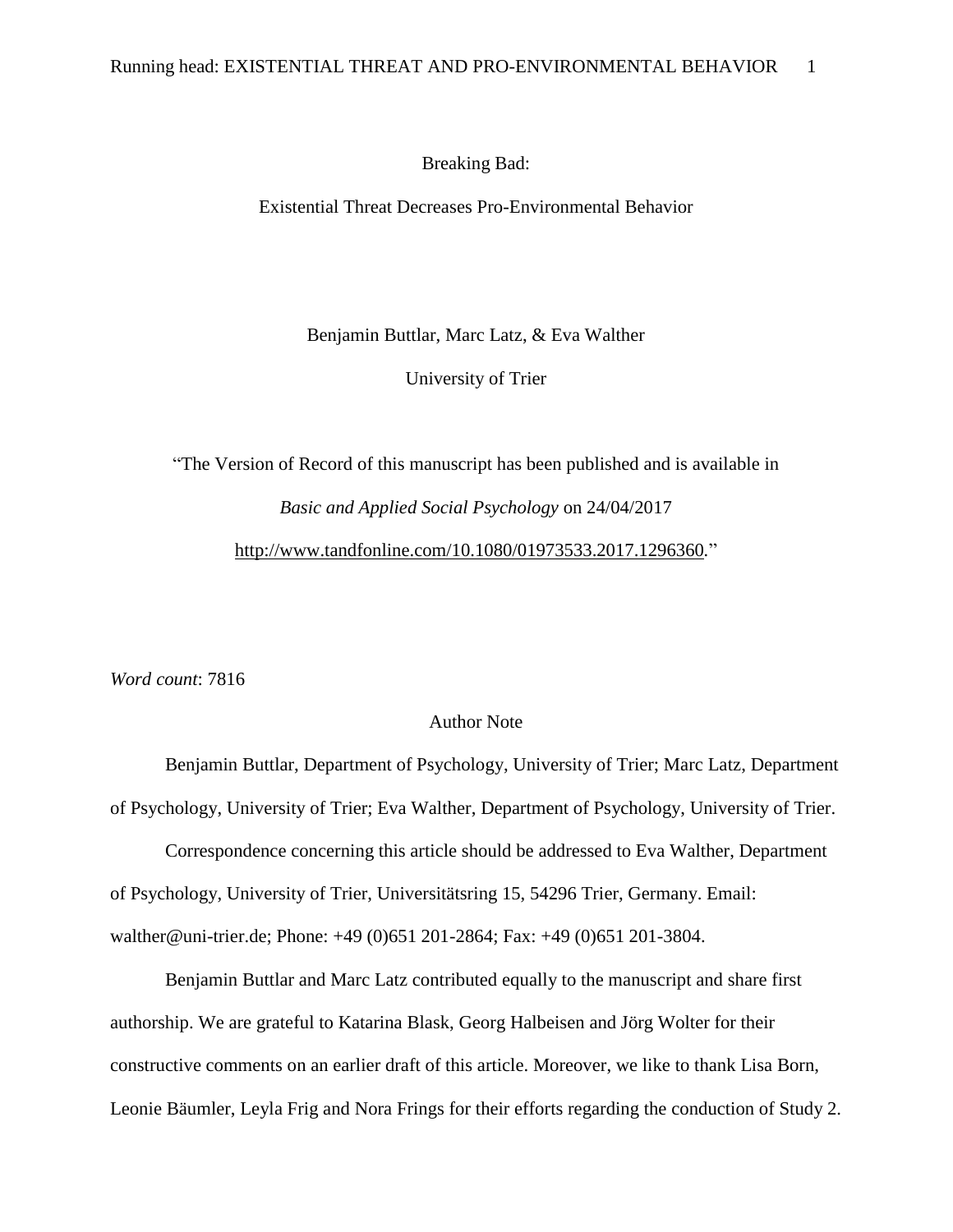#### Abstract

Why is it that people do not change their behavior in the face of global threats? We hypothesized that when people who have been encouraged to engage in pro-environmental behavior are threatened, they fall back into their (bad) habits instead of exhibiting behavioral change; existential threat may thereby counteract pro-environmental norms. We tested this hypothesis in two field studies in which participants were encouraged to reduce paper use. Although the requests initially resulted in decreased paper use, this pro-environmental behavior ceased when an existential threat was induced. We discuss theoretical and practical implications for social psychology theorizing and behavioral change.

*Key Words:* climate change, habits, existential threat, stress, pro-environmental behavior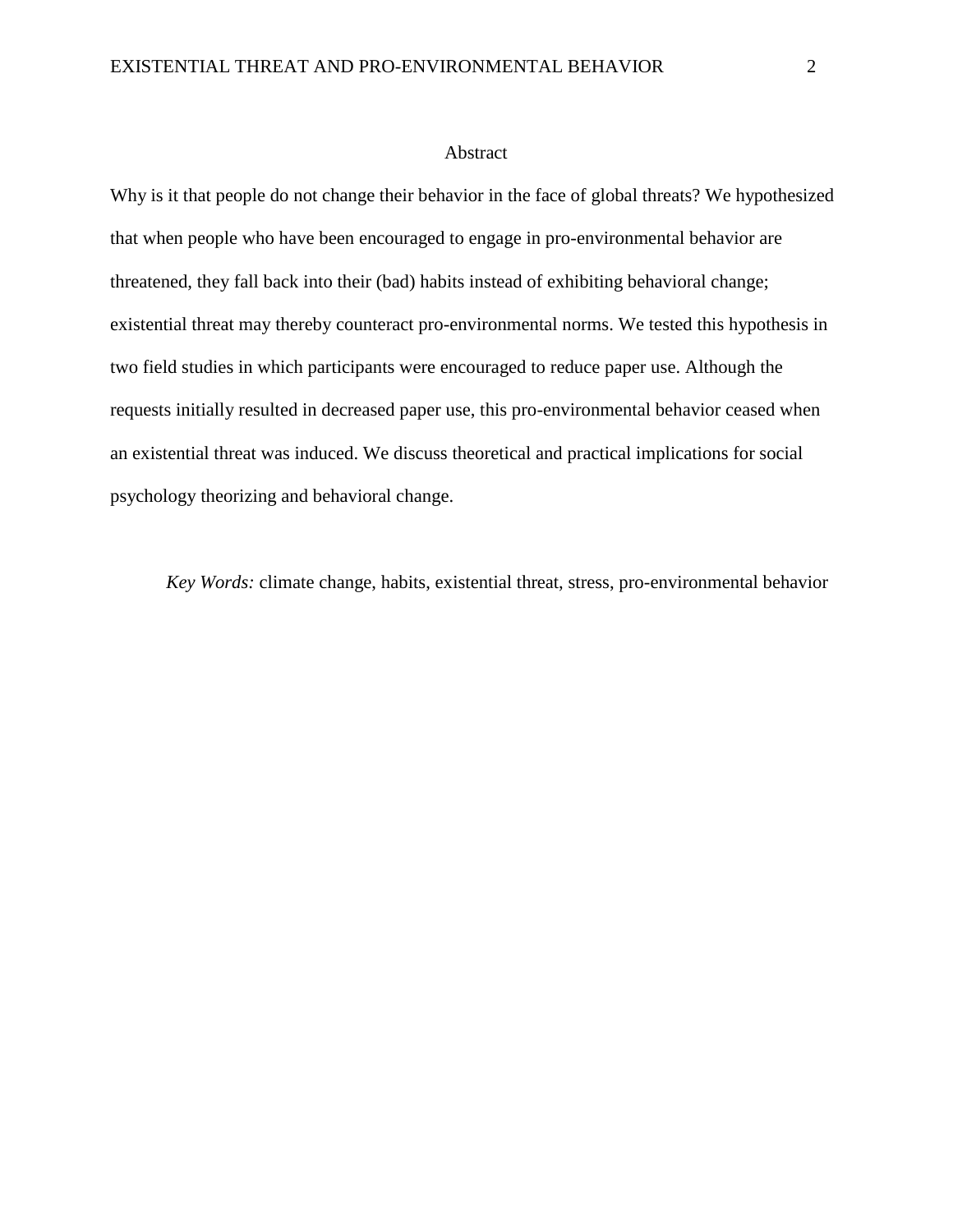#### Breaking Bad:

#### Existential Threat Decreases Pro-Environmental Behavior

In ancient Greece, the word "catastrophe" was used to refer to a situation of radical change. It seems logical, therefore, to assume that catastrophic events, like the destruction of the Fukushima nuclear power plant following the March 2011 earthquake in Japan, should cause people to make radical changes to their behavior. However, the opposite has occurred: Worldwide, only two of 444 nuclear reactors are in long-term shutdown, whereas 65 reactors are under construction (IAEA, 2016). While all Japanese nuclear power plants were initially shut down after the Fukushima catastrophe, Japan returned to nuclear power production only four years later (McCurry, 2015). Similar observations could be made in other areas, such as deepwater drilling: Less than three years after the sinking of the drilling rig Deepwater Horizon in the Gulf of Mexico, which led to the largest accidental oil spill in history (Robertson & Krauss, 2010), the Icelandic president Ólafur Ragnar Grímsson planned to open his country's shorelines to oil explorers despite serious environmental concerns (Kavanagh, 2012). In the face of these governmental reactions to catastrophes, the question remains: Why do such man-made existential threats not promote pro-environmental change in us? Why is it that people do not decrease their adverse impacts on the environment, for example by conserving resources (Kollmuss & Agyeman, 2002)?

One answer to the question of how people respond to existential catastrophes can be given by terror management theory (TMT). TMT states that individuals cope with existential threat by defending their cultural worldview (Greenberg, Solomon, & Pyszczynski, 1997). Based on the work of anthropologist Ernest Becker (1973), TMT postulates that humans, like all living creatures, have an instinctive desire for self-preservation. However, unlike every other species,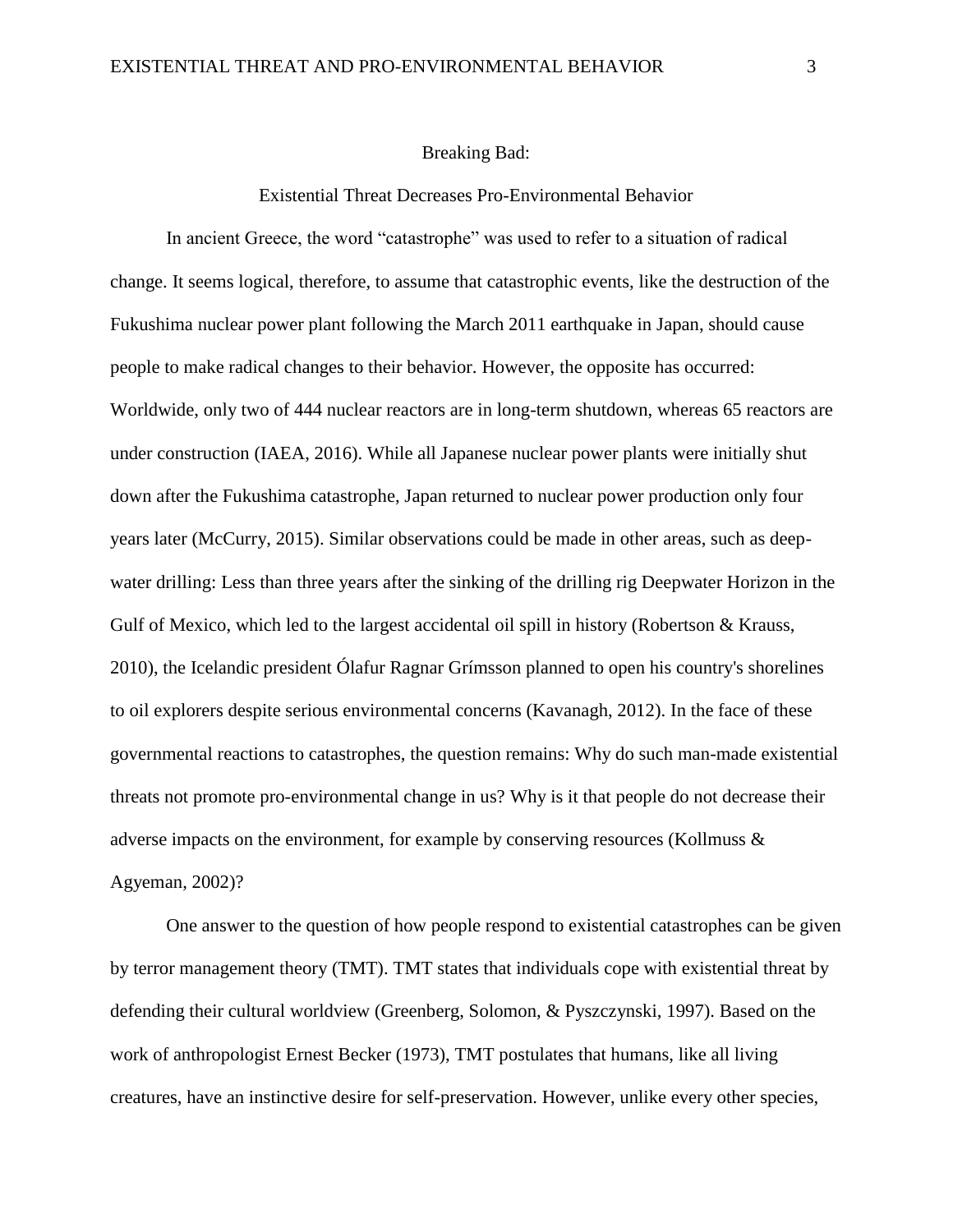humans are assumed to be aware of the inevitability of their death. This awareness can result in the potential of paralyzing anxiety (i.e., terror). According to TMT, people are able to buffer this anxiety by executing behaviors that conform to their cultural norms and values. The protective function of investing in one's own culture is achieved through self-enhancement and a sense of symbolic immortality, which constitute an anxiety buffer. Therefore, behaving in consistence with one's cultural beliefs and values is a core element of the human terror defense system (Greenberg et al., 1997).

The influence of existential threat on environmental attitudes and behavior has been investigated in many studies. For example, Kasser and Sheldon (2000) found that participants who took the role of a rainforest lumberjack in a simulation were willing to destroy a larger amount of forest after being reminded of their own mortality compared to a no-threat control group. Other research, however, showed that these negative effects of the contemplation of one's death can be attenuated or even reversed when pro-environmental values are made salient (Fritsche, Jonas, Kayser, & Koranyi, 2010). In a similar vein, Selimbegović, Chatard, Er-Rafiy, and Pyszczynski (2016) demonstrated that man-made existential threats (i.e. nuclear threats) increase anti-nuclear attitudes in people holding strong pro-environmental attitudes; however, the opposite occurs for people with less pro-environmental attitudes. In order to reconcile these apparently inconsistent findings, TMT literature suggests that existential threat may reduce or enhance pro-environmental attitudes and behavior depending on the saliency of certain social norms (Fritsche et al., 2010; Jonas et al., 2008). Jonas et al. (2008) argued that this norm saliency may either emerge due to an existing disposition which conforms to a norm (e.g. Selimbegović et al. 2016) or may be established by increasing the salience of a norm in a certain context (e.g. Fritsche et al., 2010).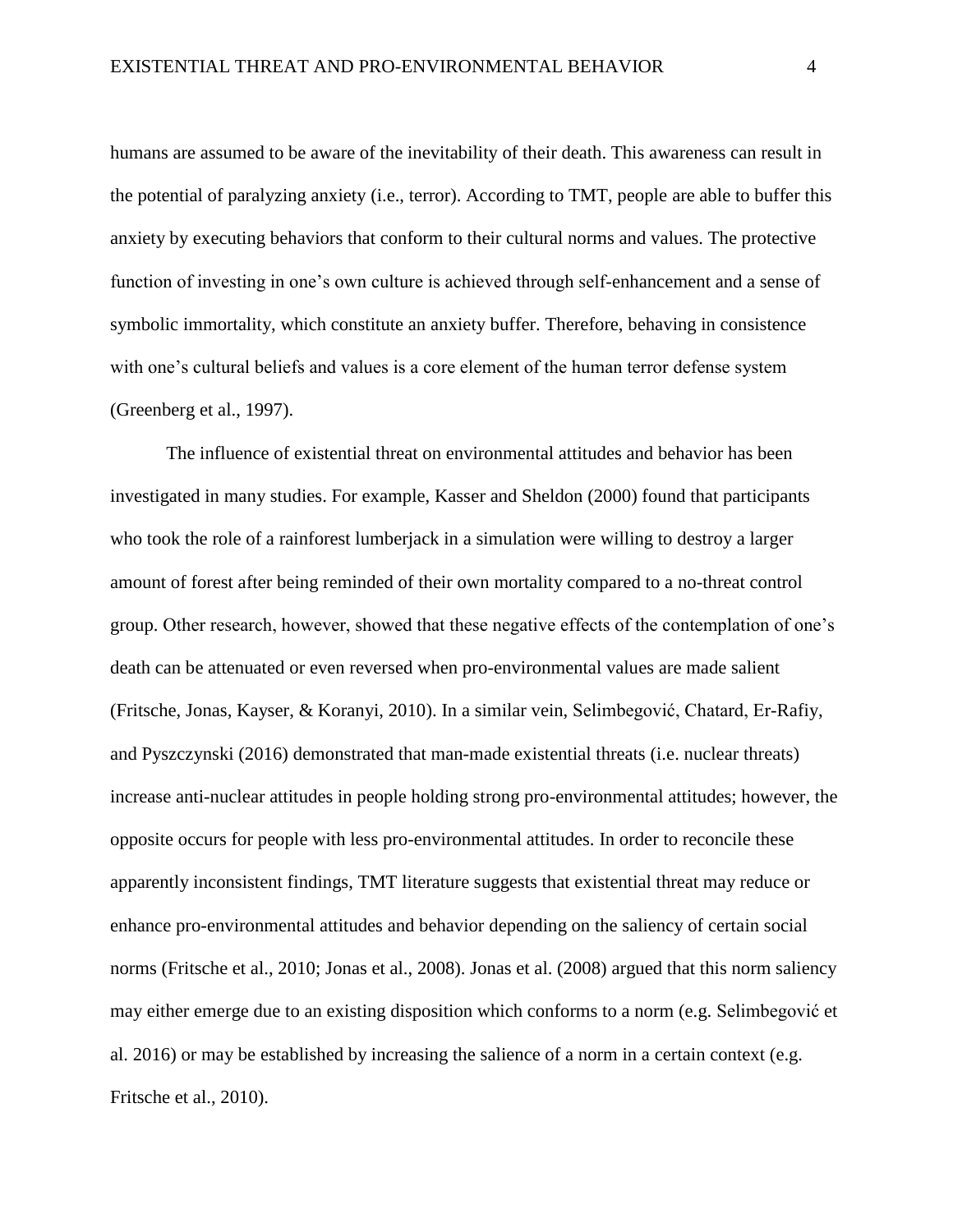However, norms do not always lead to the expected pro-environmental behavior under threat. For instance, in a survey among German power customers, 44% of the respondents stated that their attitude towards nuclear energy was influenced negatively or very negatively by the events in Fukushima (Donath, 2011). In sharp contrast to these anti-nuclear values, four years later more than 88 % of them still drew conventional electrical power (coal, gas, nuclear energy) instead of changing their electricity suppliers to companies endorsing only renewable energy sources (Arbeitsgemeinschaft Verbrauchs- und Medienanalyse, 2015). Facing these considerations, the question remains why existential threats in real life, such as oil spills or accidents at nuclear power plants, do not promote pro-environmental behavioral change, at the least in a society that upholds strong pro-environmental norms.

#### **Habits in the face of threat**

We argue that in changing societies, social norms may indeed promote pro-environmental behavior under existential threat (Fritsche et al., 2010). However, we further reason that social norms may only be effective under threat as long as the behavior in question does not conflict with a counteracting habit. In fact, "Kick the habit", a book edited by the United Nations, identifies habitual behavior as a central inhibitory factor hindering appropriate environmental behavior. In the preface of the book, Secretary-General of the United Nations Ban Ki-Moon states that modern society almost seems to be addicted to conventional energy sources and that "our society is in the grip of a dangerous greenhouse gas habit" (Kirby, 2008, p. 6).

In contrast to norms, which are based on abstract rules or group standards (see Cialdini, Reno, & Kallgren, 1990; Smith et al., 2012), habits are based on behavior patterns of which people might not be consciously aware (e.g., leaving the engine running during stops, littering). As a result, an evolutionary advantage of habits is that they can be executed under conditions of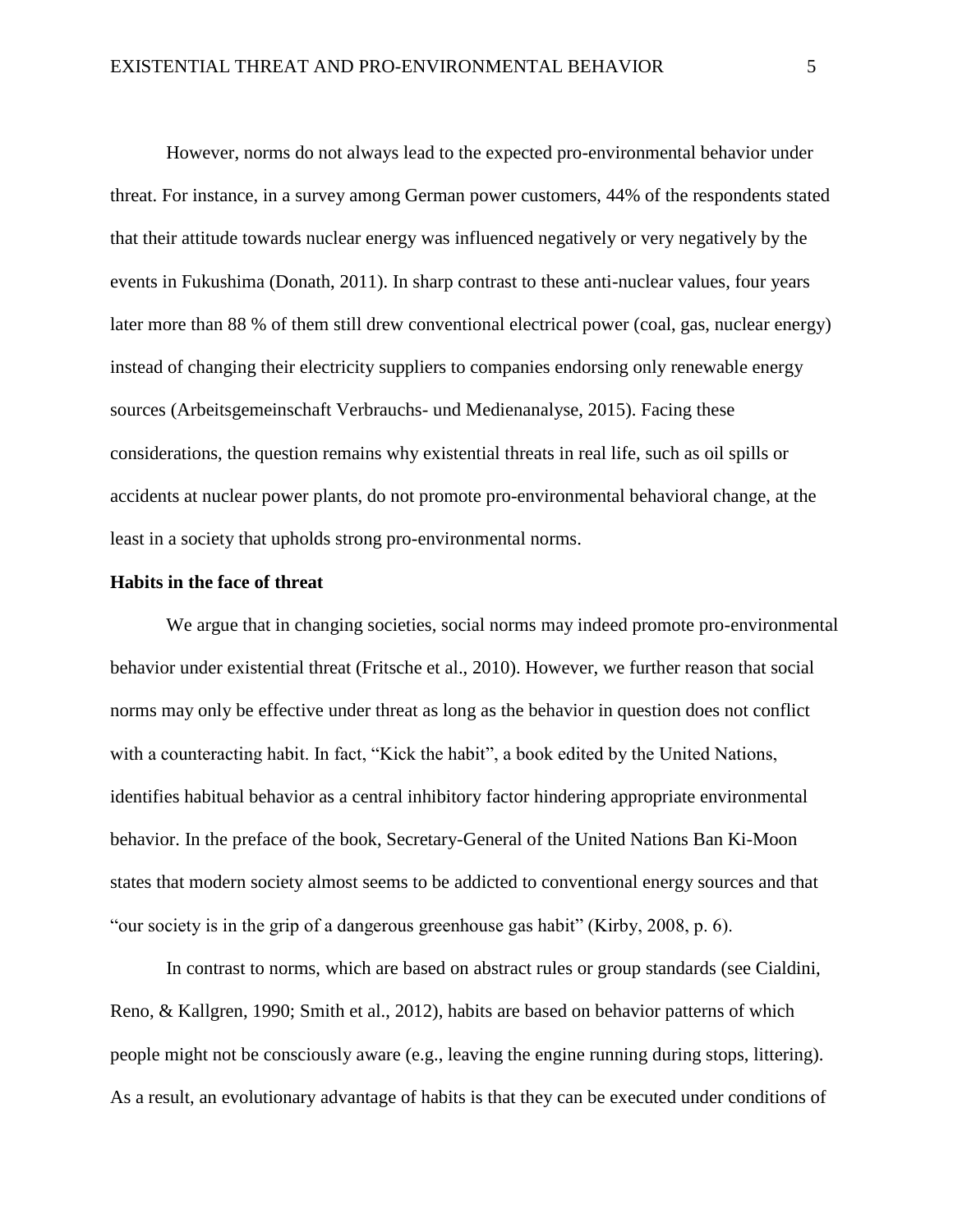limited resources and time pressure, which often occur in stressful or threatening situations (Keinan-Boker, Kohn, Billig, & Levav, 2010; Schwabe, Dickinson, & Wolf, 2011; Schwabe & Wolf, 2009). Furthermore, research indicates that the execution of habits in these situations can induce feelings of control and reassurance (Wood, Quinn, & Kashy, 2002). Consequently, habits may mitigate the negative experience of stress or threat. It therefore seems plausible to assume that the execution of habits may not be reduced, but rather enhanced under threat.

Evidence for the increased probability of habit execution under stress can be found in neuro-psychological literature. Unlike goal-directed processes, which include the acquisition of action-outcome associations, habit acquisition involves a subsequent stimulus-response learning stage (Dickinson, 1985; Schwabe & Wolf, 2009). Schwabe et al. (2011) specified that at first, instrumental actions are goal-directed and motivated by the connection between an action and a rewarding outcome. However, the behavior becomes increasingly habitual through repetition, so that the actions can be elicited directly by triggering cues, regardless of the initial incentive of the outcome. Although goal-directed and habitual processes work in parallel in the execution of instrumental behavior, they are controlled by distinct brain structures. These brain structures respond differently under stress, favoring the habit system at the expense of the goal-directed system. On a behavioral level, this means that people tend to give up newly acquired goaldirected action and fall back into old habits under stress (Schwabe & Wolf, 2009).

We propose that existential threat influences habits in a similar way to stressful events. In fact, existential threat and stress appear to have a considerable conceptual and theoretical overlap. For example, Lazarus and Folkman (1984) defined challenges, losses and threats as stressors. From this perspective, existential threat is one (extreme) stressor among others which individuals have to cope with. A coping behavior which relates to both existential threats and stress is, for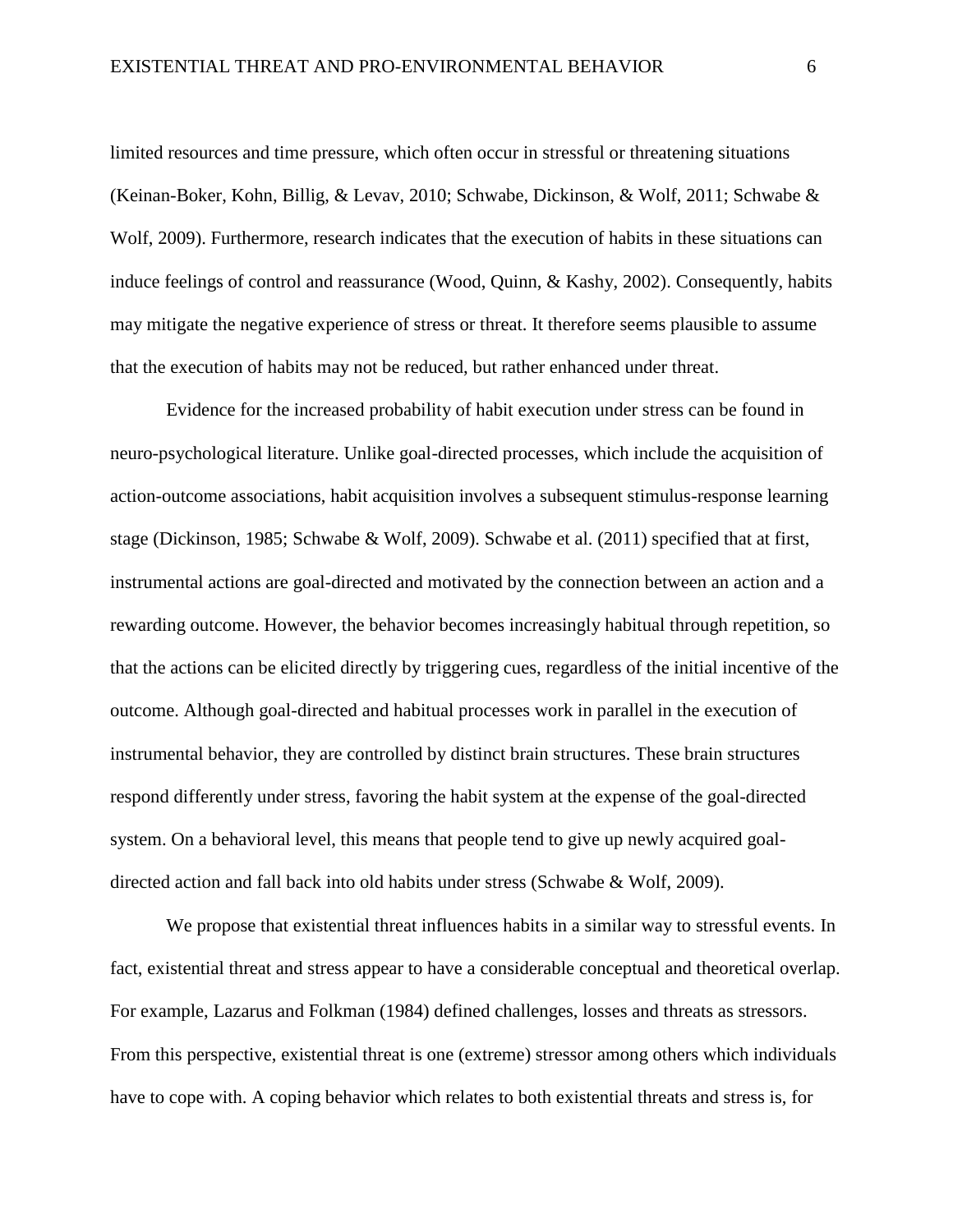instance, smoking. In particular, participants smoked more intensively (deeper inhalation) and found cigarettes more rewarding after the induction of threat or stress compared to control groups (Arndt et al., 2013; McKee et al., 2011). Goal-directed processes might initially explain this behavior, but in the long run these findings must be interpreted in the light of habitual stimulusresponse reactions. That is, under acute stress, participants with prospects of a monetary incentive are worse at resisting the urge to smoke (McKee et al., 2011). Moreover, stress is a main reason for relapse among people who have the explicit goal to quit smoking (McKee, Maciejewski, Falba, & Mazure, 2003).

This conceptual relation is also apparent in studies that investigated the boundary conditions of stress and existential threat. For example, Fritsche, Jonas, and Fankhänel (2008) showed that the effect of existential threat on ethnocentric behavior can be mitigated if threats seem to be (at least partially) controllable. Participants who were asked to write about their own death, caused by an incurable illness, displayed a heightened ingroup bias. However, this was not the case when participants were told to jot down their thoughts about a self-determined and therefore more controllable death, which was also supposed to be motivated by the suffering of an incurable illness. Similarly, the uncontrollability of a situation is one of the two most important determinants for the success of laboratory stress manipulations. These manipulations produce the largest effects on bio-psychological markers of stress (e.g. cortisol) when participants believe that their responses cannot influence the outcome of the situation (Dickerson & Kemeny, 2004). Thus, the effectiveness of the induction of stress and existential threat is dependent on the participants' sense of control in a given situation.

#### **The present research**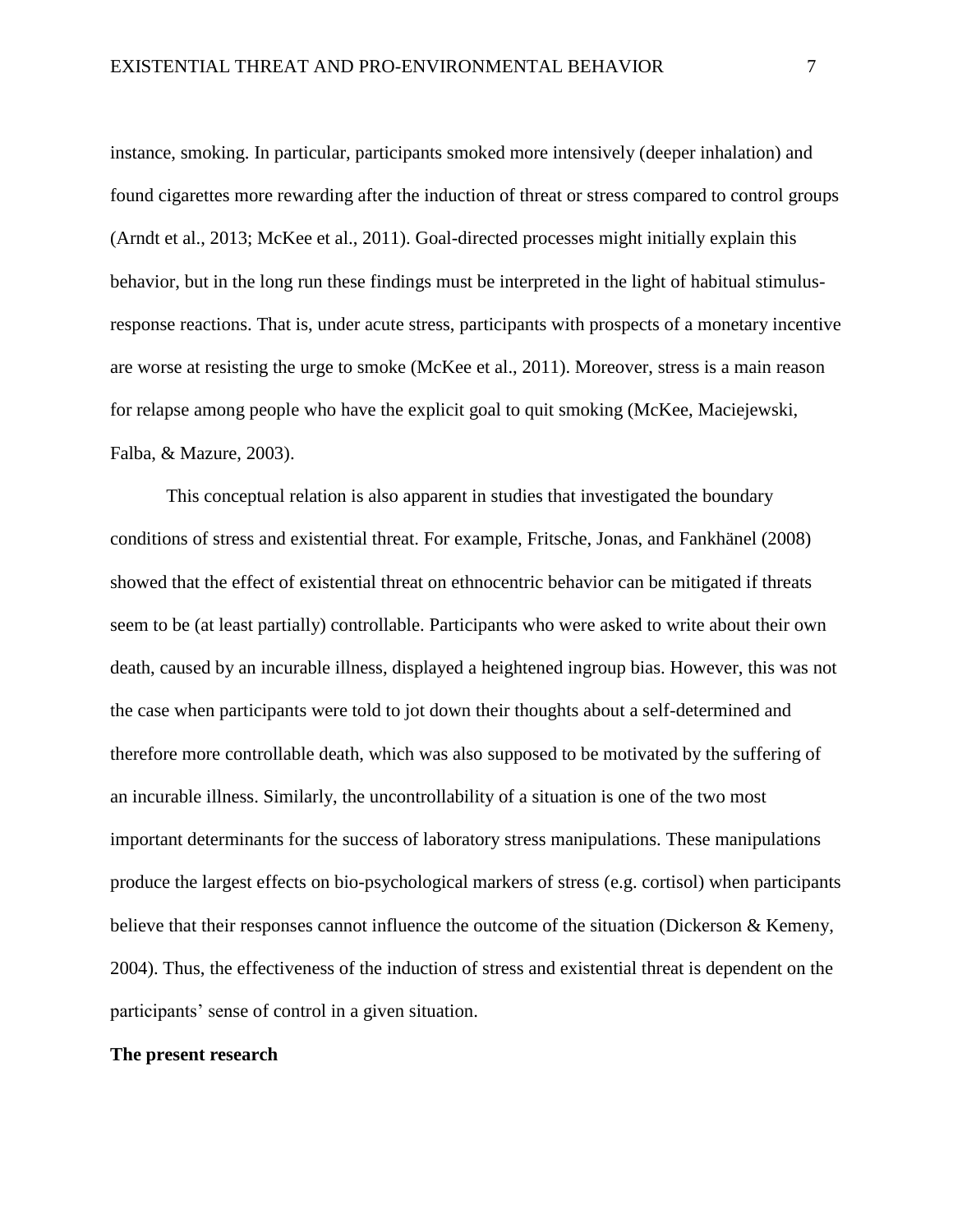We assume that threat experiences like news of global warming or accidents in nuclear power plants foster old habits and hinder the execution of goal-directed behavior. Because many habits correspond to environmentally harmful behavior, information about existential threat would therefore paradoxically widen the discrepancy between environmental awareness and proenvironmental behavior. This effect may contribute to mankind's inability to overcome environmentally harmful behaviors (Kirby, 2008).

In order to investigate these assumptions, we conducted two field studies on different types of habitual behavior: Paper towel and paper napkin use. Excessive paper towel and paper napkin use constitute environmentally harmful habits (Kirby, 2008), because paper production is a major reason for global deforestation, water and air pollution (Abramovitz, Mattoon, & Peterson, 1999). While some paper use is not habitual (e.g. packaging), we argued that in other areas (e.g., paper use for sanitary purposes) plenty of resources could be saved on a daily basis. For example, just one non-recycled paper towel (3-5g) needs 8-40 watt hours of energy and 0.24 – 1 liter of water to be produced. Additionally, emissions for the production, transport and waste disposal must be considered (Butzkamm, 1993). Therefore, lowering the habitual use of sanitary paper products is an important goal in order to save the environment. Since habits are acquired via repeated experience in a certain environment (Wood & Neal, 2007) and are triggered by cues present in those environments, we examined these habits in natural settings. This allowed us to rule out problems of reliability and validity of self-reported measures and heighten the explanatory power and practical usability of our results (Steg & Vlek, 2009).

Based on previous research (Goldstein, Griskevicius, & Cialdini, 2008; Goldstein, Griskevicius, & Cialdini, 2012; Smith et al., 2012), we expected that the presence of a request to decrease paper use would increase the salience of a social norm and further goal-directed pro-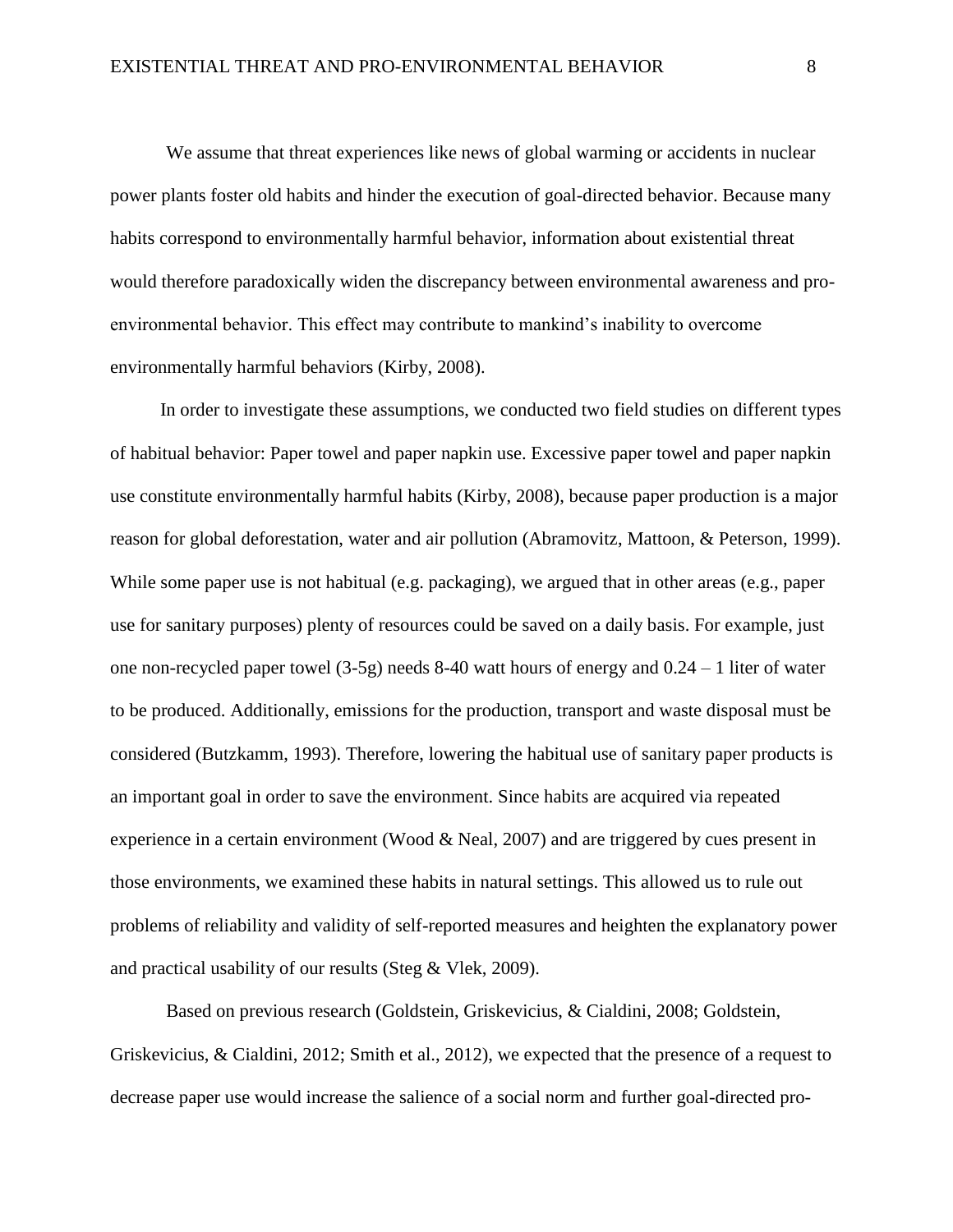environmental behavior. For example, Cialdini et al. (1990) showed that participants confronted with anti-littering norms on handbills littered less compared to a control group which was not aware of this norm. However, in contrast to TMT, we expected this positive effect of a social norm to be overridden by the experience of existential threat. To be more precise, fostering the execution of habitual behavior, we predicted existential threats to result in a fallback into old habits irrespective of the salience of social norms.

#### **Study 1**

In the first study, we tested this hypothesis by assessing paper towel use in two public university bathrooms (a women's and a men's bathroom). In order to increase participants' proenvironmental behavior, they were prompted to take less paper towels. Subsequently, we induced existential threat by confronting students with the danger and the possibly deadly consequences of living in close proximity to a nuclear power plant.

## **Method**

**Participants and design.** Study 1 was conducted in a one-factor design, including a baseline condition, a request condition and a request-threat condition. This particular design was chosen because it reflects the real life process of behavior shaping. That is, an existing habit can be influenced by a request. We hypothesized that this influence would be eliminated in the presence of an existential threat. We considered inserting an existential threat-only condition or counterbalancing the different conditions, but dismissed this in order to avoid familiarization with the threat before the theoretically relevant condition (request-threat) was conducted. Because the study took place in a public bathroom on a university campus, there was no possibility to control or assess the exact sample size. All attempts to gather information on the use of the facilities were not approved by the ethics committee, which considered the use of sanitary facilities to be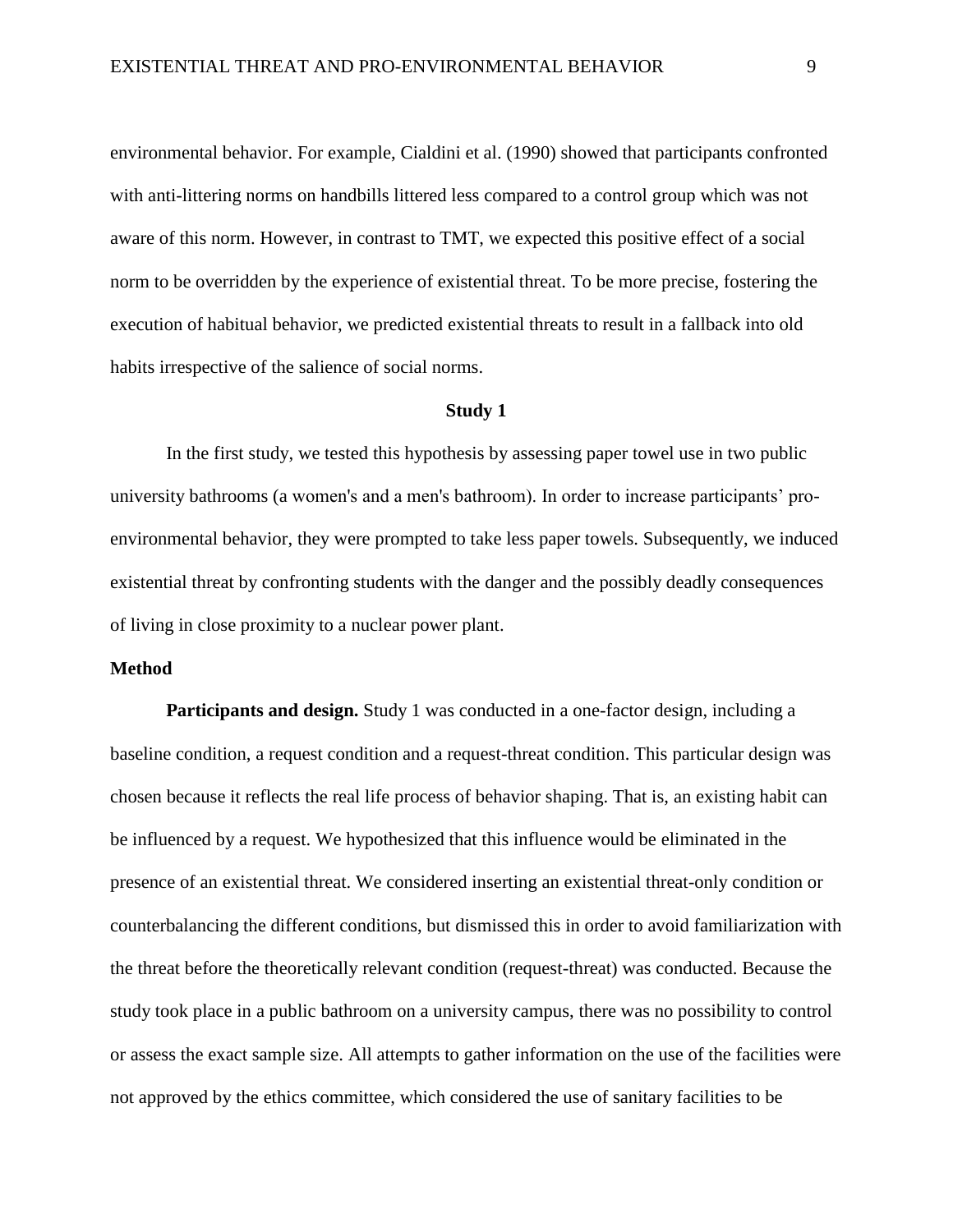absolutely private and raised concerns about the anonymity of the data; even if assessed data were coded anonymously, the observers themselves would still obtain personal information on individuals and their routines. However, since the bathrooms were located in a section of the building where they would be used almost exclusively by staff and a small number of students using the library entrance, it was possible to assume that the sample would remain relatively stable during the time of the study.

**Materials and procedure.** The study was conducted for four weeks in a men's and women's bathroom at a large German university. The bathrooms were located in the German Literature department. There was also a side entrance to the library nearby on the same floor. The bathrooms were equipped with automatic paper towel dispensers, which give out a single paper towel when users hold their hands in front of a sensor.

In the first two weeks of the study, the baseline was assessed. The quantity of towels usually taken in each of the two weeks was measured without any manipulation. Subsequently to the baseline phase, a request to reduce towel paper use was introduced by posting a sign in the bathrooms. As in the research conducted by Cialdini et al. (1990), requests were made by attaching a sign between two mirrors above the sink and another on the paper towel machine itself. The requests were written in German and read: "Please use one paper towel only!". Based on our observations, we presumed that for most people the use of more than one paper towel was a well-established habit, so we assumed that the request would incite people to change a previously acquired habit. The prompts were attached from week three until the end of the experiment.

Researchers have developed a variety of effective manipulations in order to induce existential threat, including questions about death, subliminal death priming or handing over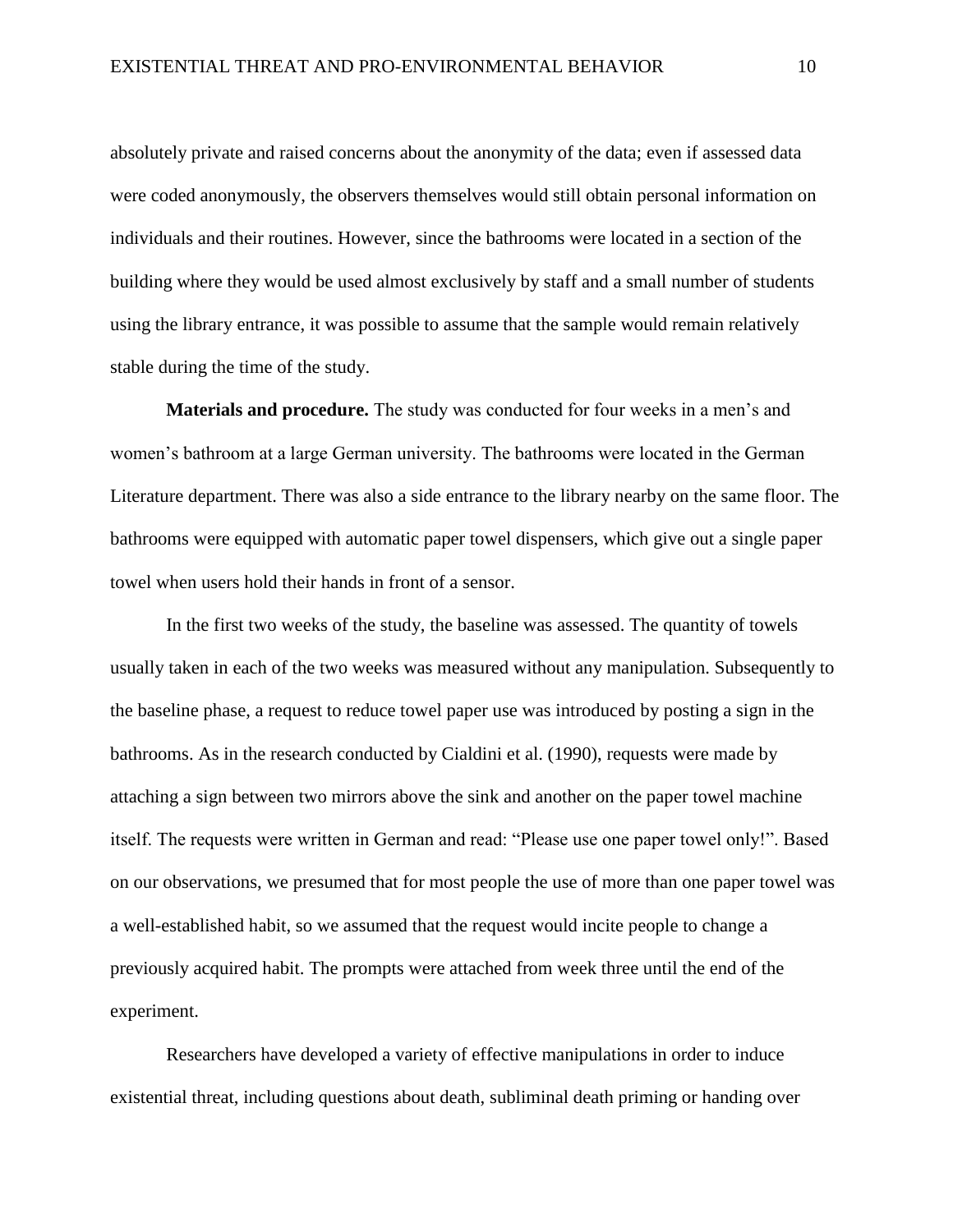threatening fliers (for an overview see Burke, Martens, & Faucher, 2010). Due to the fact that the present research was concerned with man-made catastrophes that pose existential threats, a nuclear power threat was induced (see also Selimbegović et al., 2016). We assumed that this threat would be highly accessible for the participants, because the Fukushima catastrophe had taken place shortly before Study 1. In order to make the threat particularly relevant to the participants, we referred to the nuclear power plant *Cattenom*, which is located only 50 km from the university in which the study took place. The threat of living in close proximity to Cattenom is exemplified by the 800 incidents that have taken place since the power plant was commissioned in 1986 (BÜNDNIS 90 DIE GRÜNEN, 2016). For the purpose of our study, a poster showing the severely damaged Fukushima nuclear power plant, as well as several smaller images of collateral damage (see Appendix A), was designed and placed on a bathroom door for the last week of the study. The text on the poster invited participants to a fictitious discussion about the "Life threatening effects of the Cattenom nuclear power plant". Since we were interested in the way the introduction of the threat would change newly acquired proenvironmental behavior (the use of fewer paper towels) the request remained present during the threat manipulation.

**Measures.** The weight of the used paper served as our dependent variable and was assessed by subtracting the weight in grams of the paper left on the reels from the weight in grams of a new reel. In this way, paper towel use was measured at the end of each week. Furthermore, since we knew which reel came from which bathroom, we were able to assess differential effects of sexes.

#### **Results**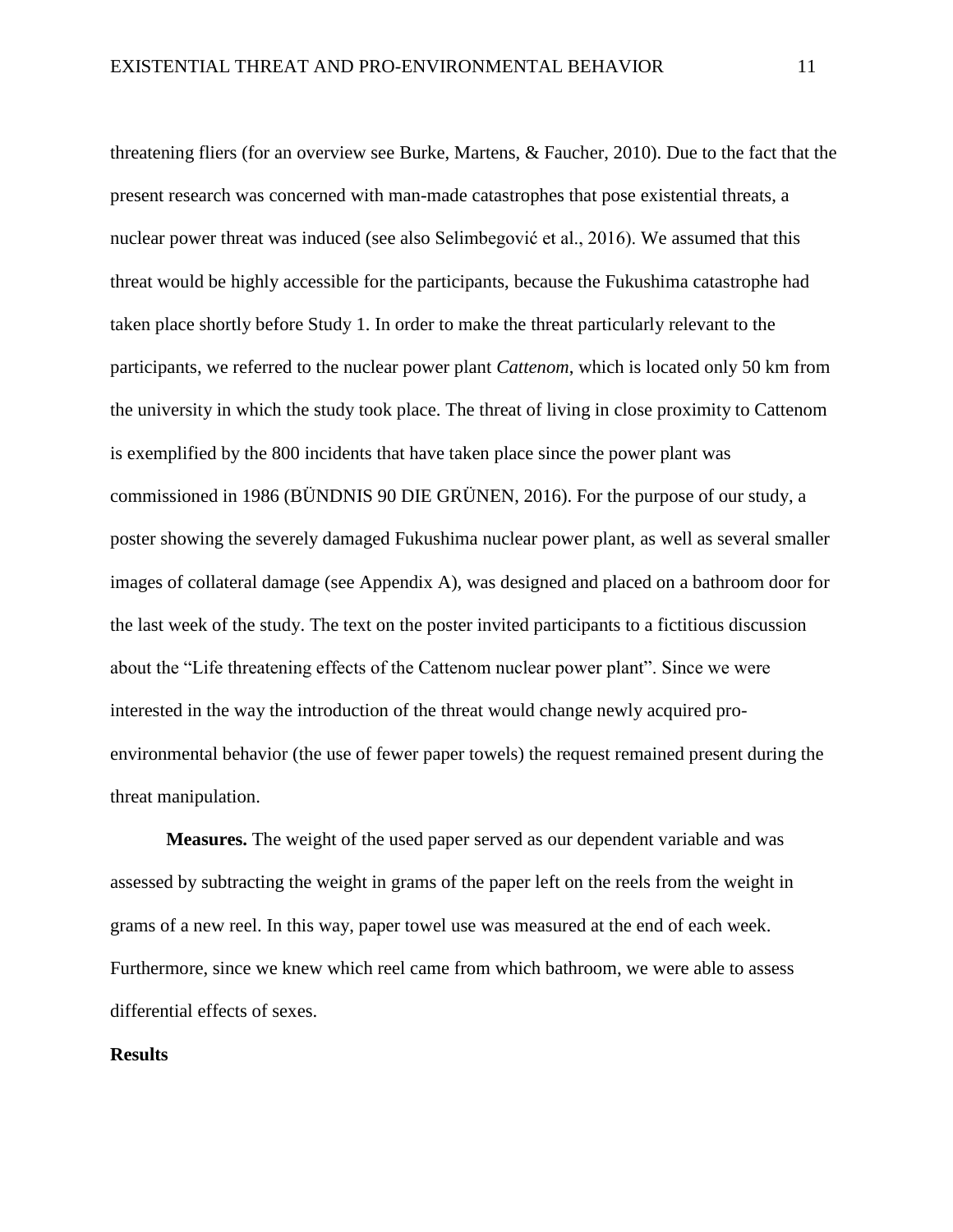Since the amount of paper dispensed after activating the sensor is not standardized across bathrooms, we analyzed the data separately for each bathroom (see Figure 1). In both bathrooms, after implementing the request, we observed a decrease on paper towel use (men's bathroom: baseline  $= 1075$ , request  $= 907$ ; women's bathroom: baseline  $= 1333$ , request  $= 864$ ). More importantly, and confirming our hypothesis, the goal-directed behavior caused by the request ceased when existential threat was induced and participants fell back into their old habits (men's bathroom: request = 907, request-threat = 1086; women's bathroom: request = 864, request-threat  $= 1460$ ). A comparison between the baseline condition and the request-threat condition (baseline  $= 1333$ , request-threat  $= 1460$ ), indicated that women used even more paper towels after the threat was induced than during the baseline phase.

## **Discussion**

Consistent with previous research (e.g., Cialdini et al., 1990), we found that a request to save towels did indeed decrease paper towel use. This means that a relatively simple request was effective in temporarily instigating goal-directed pro-environmental behavior. In confirmation of our hypothesis, however, this newly acquired behavior ceased when people were threatened by a reminder of the Fukushima disaster. Although we did not expect to find a moderation by sex, it was observed that women used more paper towels in the request-threat condition than during the baseline measurement. However, and most importantly, despite this difference, men and women exhibited the same pattern of results. In sum, Study 1 provided first evidence that existential threat can make people fall back into their environmentally harmful habits. Despite this confirming evidence, Study 1 has some limitations: It was not possible to assess how many people used the bathrooms during the time of the study.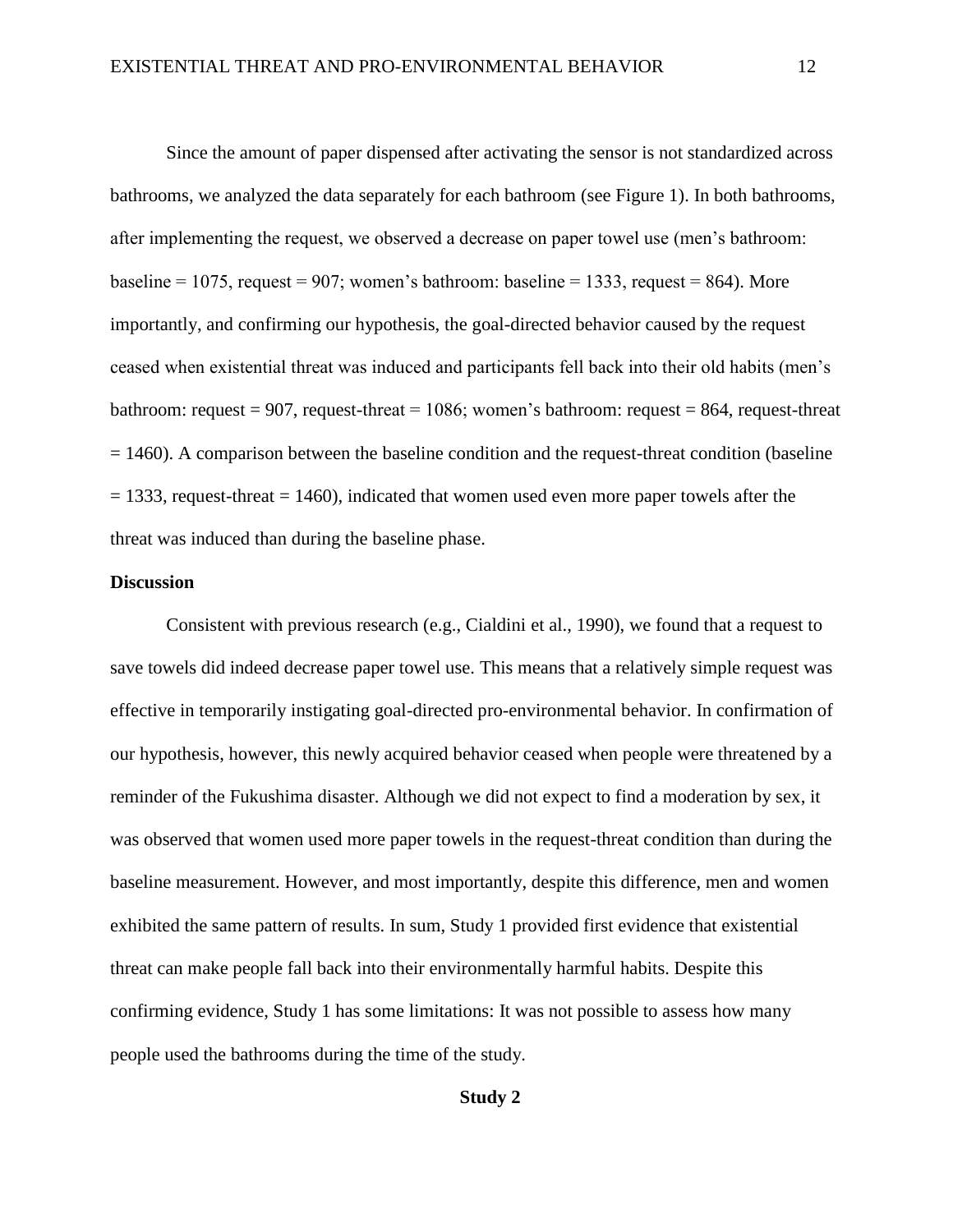In order to replicate the main findings and to address this major limitation of Study 1, a second study was conducted in which we assessed data on an individual level. This second study was carried out in the cafeteria of a large German university, where paper napkin use was measured during lunch.

## **Method**

**Participants and design.** 150 students (48 women and 102 men) participated in the study, which was conducted in the same quasi-experimental one-factor between-participants design (baseline vs. request vs. request-threat) as Study 1. Of the 150 participants, one had to be excluded due to the unusually high amount of paper napkins (15) taken, which deviated vastly from the mean of the remaining participants  $(M = 2.09, SD = .81)$ .

**Procedures and materials.** The cafeteria's hallway can be entered via a revolving door located on the second floor. From the hallway, three staircases lead down to three different counters where food is served. Two counters are located on the first floor, and the third is located in the building's basement. We measured how many paper napkins were used at the basement counter because it can only be reached via one staircase, and because there is just one spot where paper napkins and cutlery are provided. Students have to pass this spot on their way to picking up their meals. Paper napkins must be extracted manually using one of three paper napkin dispensers positioned next to each other (see Figure 2).

We measured the paper napkin use of 50 cafeteria customers on three consecutive Mondays at 11.30 a.m.. On the first Monday, the baseline was assessed, representing the amount of paper napkins used habitually. Immediately after the assessment of the baseline, a sign in German, measuring 21 by 29.7 cm, which read: "Please use one napkin only! Thanks" was placed on top of the paper napkin dispensers. We measured paper napkin use on the following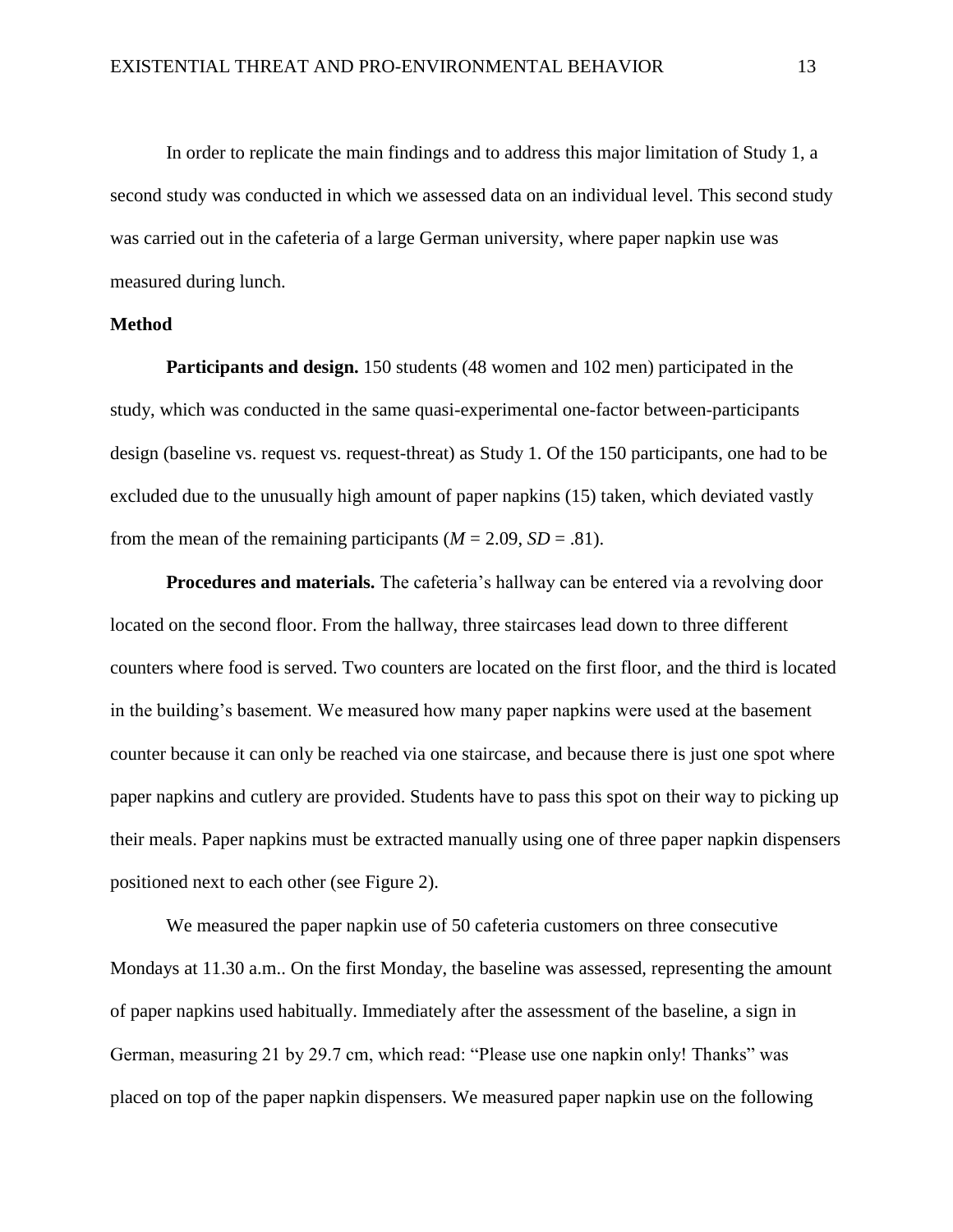Monday with the request still in place. Finally, on the third Monday, paper napkin use was measured under conditions of existential threat. To enhance comparability between Study 1 and 2, a nuclear threat was once again used as a reminder of one's own mortality. Accordingly, and in addition to the sign prompting customers to take only one paper napkin, the threat was induced by distributing flyers (14.8 by 21 cm) among students attending the cafeteria. The threat referred to a technical disturbance in the power plant Cattenom which had occurred shortly before the start of the investigation. The flyer contained several cells with phrases in German: "Only 50 km away from Trier", "Cattenom - The nuclear power plant in France", "The new Fukushima?" and "A non-acceptable risk. On the  $28<sup>th</sup>$  of May 2015, we narrowly avoided the worst case scenario – but for how long will it be safe?". In order to increase the credibility of the manipulation, a link was given (www.cattenom-non-merci.de) providing "more information". A picture of the power plant was also included on the flyer (see Appendix A). Flyers were handed out on the top floor of the cafeteria, and only those students who took a flyer were included into the existential threat condition. No bogus information was presented on the flyer.

**Measures.** The amount of paper napkins taken per person was assessed by two independent observers who pretended to be customers sitting at a table located at a distance of three meters from the paper napkin dispensers. The table was positioned on the left side of the dispensers and offered an unobstructed view of the situation. In order to keep the dependent variable similar and comparable to Study 1, we calculated the weight of paper used by multiplying the amount of paper napkins taken with their weight (1.1 gram per paper napkin). Additionally, students' sex was coded.

# **Results**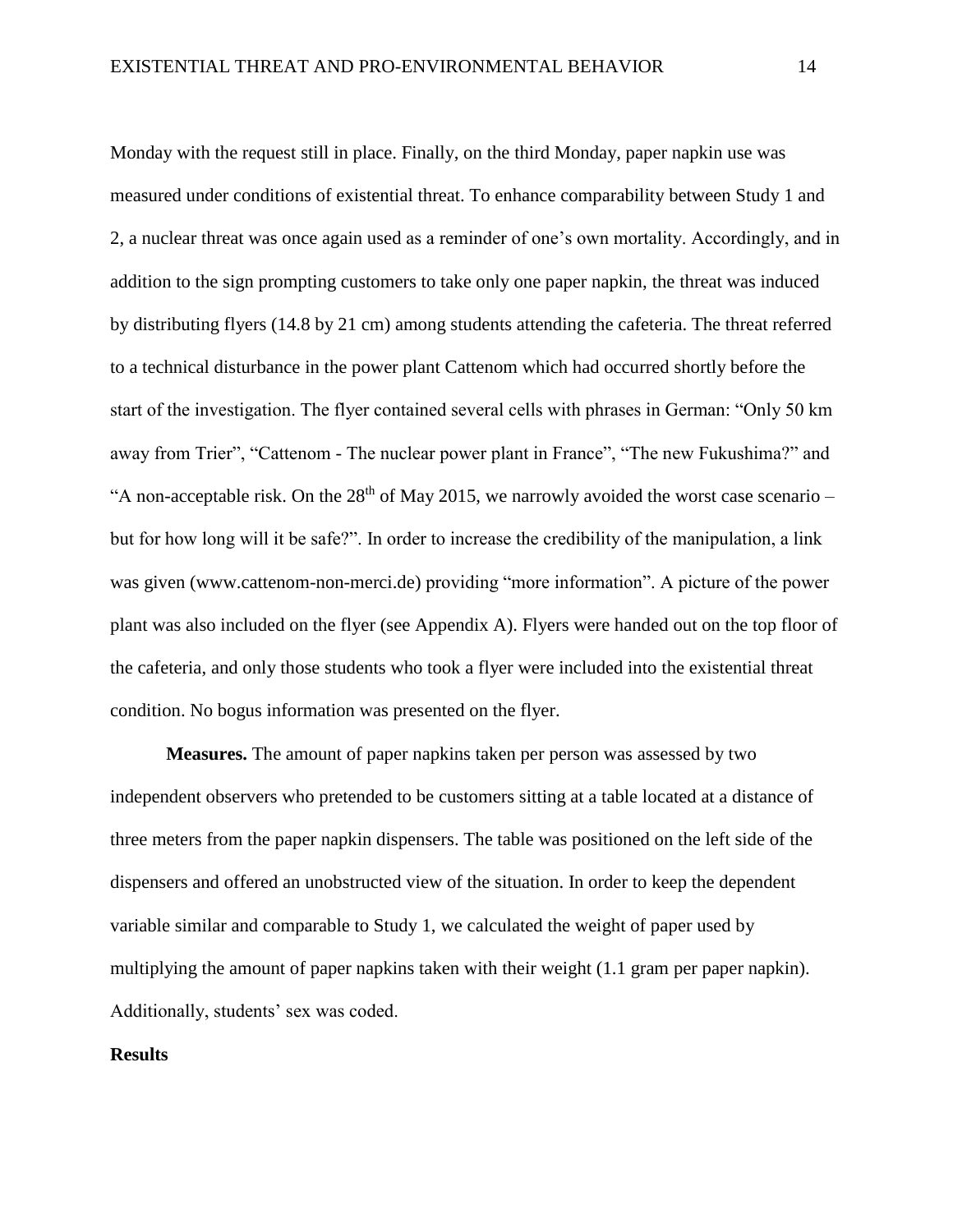In order to assess the interrater reliability of the observational data, an intraclass correlation coefficient (ICC) was computed. The resulting ICC indicated sufficient interrater reliability, *ICC* = .79 (Cicchetti, 1994). Hence, the following analysis was conducted using the mean weight of paper calculated from both researchers' observations.

Figure 3 shows the mean paper use in gram, depicting the conditions and sexes (for detailed descriptive statistics see Appendix B). Consistent with our hypothesis, paper use in the request condition decreased compared to the baseline condition (Overall:  $d = -0.42$ ; Men:  $d = -1$ 0.48; Women:  $d = -0.25$ ). However, in contrast to the request condition, and despite the persistent prompt to use less paper, paper use rebounded after inducing existential threat (Overall:  $d = 0.77$ ; Men:  $d = 1.03$ ; Women:  $d = 0.24$ ). Overall, paper use even seemed to increase compared to the baseline condition ( $d = 0.35$ ), although this increase appeared to be driven by male ( $d = 0.55$ ) rather than female participants  $(d = -0.03)$ .

#### **Discussion**

In Study 2, we sought to eliminate methodological issues of the previous study and replicate the findings with a different habitual behavior. By choosing paper napkin use instead of paper towel use as the dependent variable, we confirmed our main hypothesis in a different setting. Following the assessment of the habitual baseline level, a request was introduced which lowered the amount of paper napkins that were taken. As predicted, the induction of existential threat eliminated this effect.

#### **General Discussion**

We started this investigation by asking the question why people may not change their behavior in the face of global threats, such as climate change or nuclear catastrophes. Integrating research on stress and threat, we hypothesized that threat, instead of increasing pro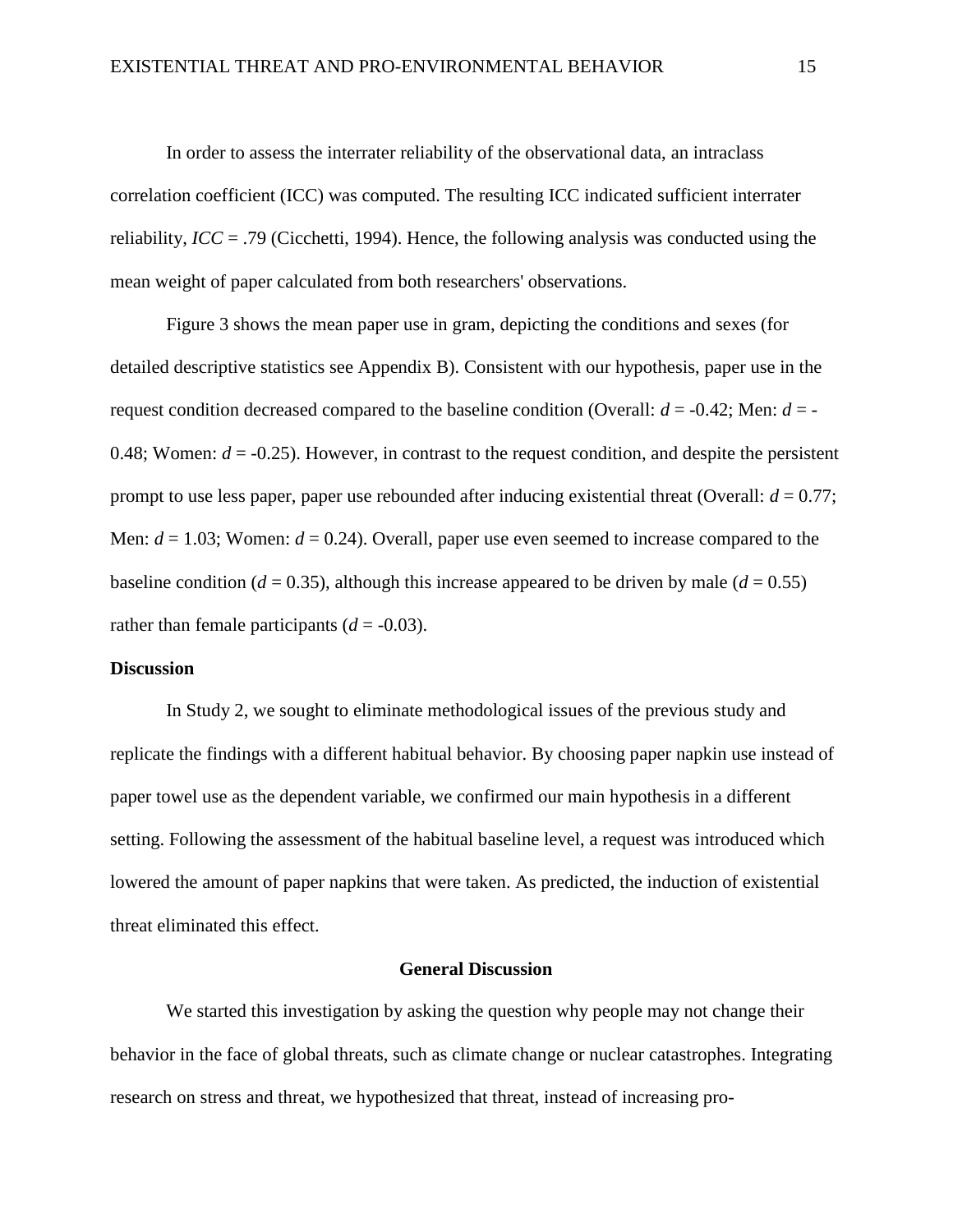environmental norm-consistent behavior, can make people fall back into their habits of unsustainable behavior, even if those habits contradict existing norms. We investigated this hypothesis by means of two field studies, in which we first observed people's habitual behavior, then administered a request to save paper towels or paper napkins and subsequently observed how this request was undermined by existential threat.

In Study 1, we assessed paper towel use in two public university bathrooms. We found that a request to save paper towels did indeed lead to a decrease in the amount that were used. We attributed this reduction in towel use to the activation of pro-environmental norms and goals within participants. Most importantly, and in accordance with our hypothesis, this newly acquired pro-environmental behavior ceased completely when people were threatened by means of a poster reminding them of the disaster of Fukushima. Despite the fact that the request was still present in the bathrooms, goal-directed behavior no longer occurred when existential threat was present. Instead, people returned to their high level of paper use (men's bathroom) or even exceeded their baseline levels (women's bathroom).

Notwithstanding these straightforward results and the interesting implications for many areas of psychology, Study 1 has some limitations: It was not possible to gather information on how many paper towels were used by an individual participant. There was also no way to randomly assign participants to conditions. Furthermore, the possibility of events causing an individual person to take unusually large amounts of paper towels (e.g., spilled coffee or heavy rain) in a specific condition and bathroom, although very unlikely, could not completely be ruled out. The bathrooms used, however, were chosen because their location inside the building led us to assume that they would be used only by a medium-sized and consistent group of people. This renders outlier events unlikely in the relatively short amount of time in which the study was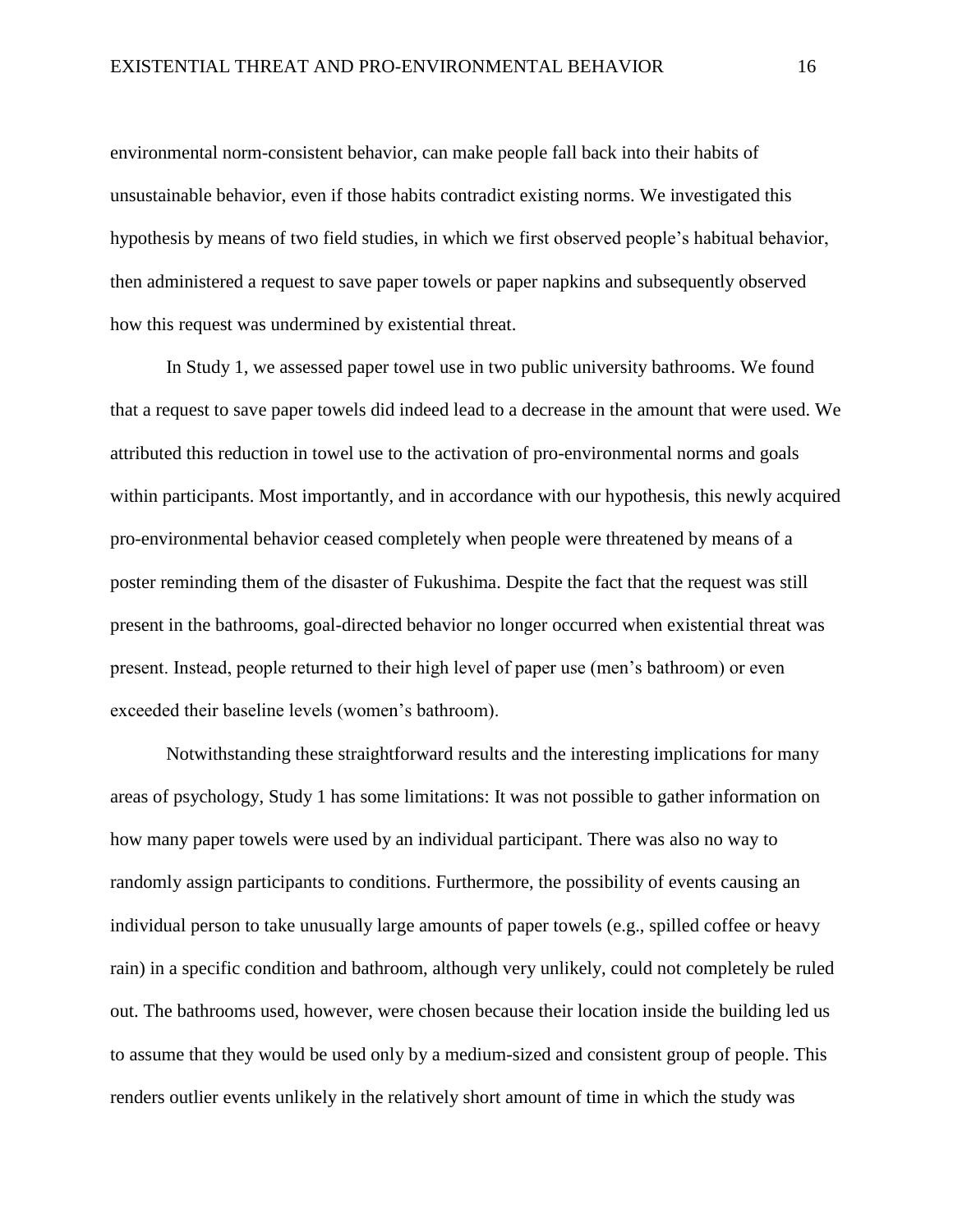conducted. Finally, the fact that a similar pattern of paper towel use can be observed for both sexes may serve as evidence that there were no major systematic influences on selective conditions or bathrooms.

By changing the location and the habitual behavior in Study 2, we addressed these issues and assessed individual paper use. We replicated the behavioral pattern of Study 1 and, due to the improved methodology, it was possible to compute effect sizes in this second study. In particular, participants first altered their habitual behavior due to the request and then fell back into their habit when they were threatened. We consider this replication of our main results across different contexts an indicator for the construct validity of our findings.

Although they were mainly inspired by applied considerations, our findings have important theoretical implications. In fact, our results challenge TMT (Greenberg et al., 1997; Jonas et al., 2008) which would predict that threat increases rather than decreases the normconsistent reduction of paper use. Based on the fact that most German students hold proenvironmental attitudes and norms on a dispositional level (Swim & Becker, 2012) and that these norms were situationally activated by means of the request, our results are incompatible with a fundamental assumption of TMT. We argue that the explanations for our findings and the underlying processes can be found in neuro-physiological stress research, indicating that arousing situations increase habitual behavior more than goal-directed behavior (Schwabe & Wolf, 2009). The performance of these bad habits may be rewarded by a soothing function of habits (Wood et al., 2002), making the elicitation of habits likely, even when they are normatively inconsistent. Although most of this evidence was obtained from stress research (e.g. Schwabe, Dickinson,  $\&$ Wolf, 2011) it seems natural to assume that similar mechanisms are at work in the area of threat.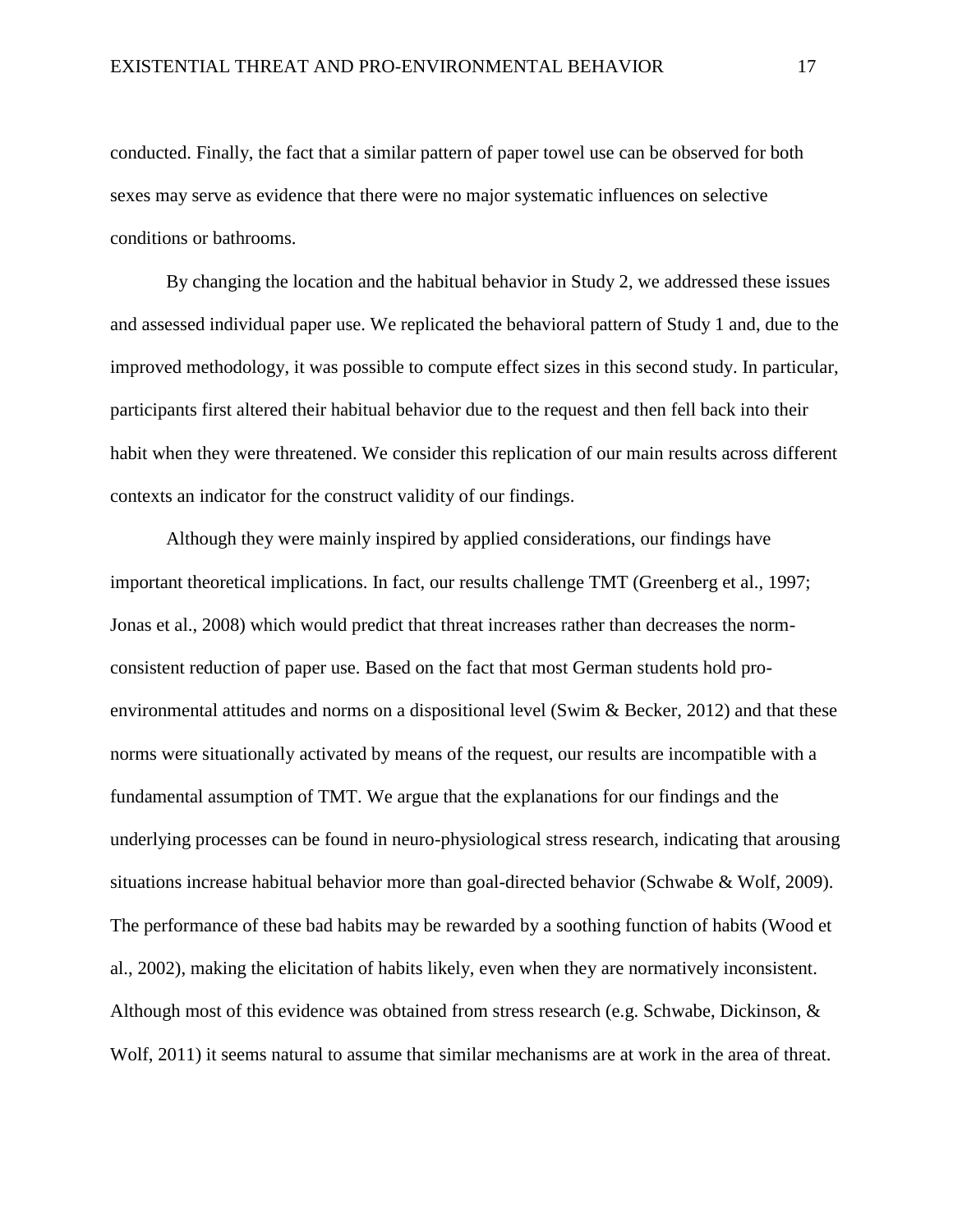This challenge is essential for TMT theorizing, because TMT assumes that existential threat and the accompanied potential for anxiety is buffered only by a confirmation of normconsistent values and reactions to threat should therefore be limited mainly to this domain of culturally consistent behavior (Holbrook, 2016; Pyszczynski, Greenberg, & Solomon, 1997). This assumption, however, is not in line with our findings because we found that threat fosters habits even those that contradict norms and values. Similarly, Holbrook, Sousa, and Hahn-Holbrook (2011) showed that threat may enhance any kind of predisposed behavioral tendencies. The authors demonstrated that, following an induction of existential threat, arbitrary world-view independent stimuli were rated more positively if they were positive and more negatively if they were negative. As the stimuli were not attached to any cultural values, a TMT explanation could not account for these findings. Even stronger evidence, however, comes from our work, showing that existential threats may actually work in the opposite direction of norm-consistent behavior. Thus, these findings contribute to an emerging body of literature criticizing TMT on a theoretical and empirical level (e.g. Hart, 2014; Holbrook et al., 2011; Martin & van den Bos, 2014; Trafimow & Hughes, 2012).

Moreover, referring to our findings, we assume that the recurrence of habits under threat is not restricted to the domain of pro-environmental habits. This means that, although we were interested in (bad) environmental habits, and our independent and dependent variable were chosen from this domain, similar effects could be expected in other areas such as driving, drinking or eating habits. For instance, Hirschberger and Ein-Dor (2005) showed that food consumption buffers the impact of an existential threat on the severity of a punishment for a social transgression, which is a typical dependent variable for worldview defense within TMT research. Interestingly, the authors observed that this soothing effect was stronger for pleasant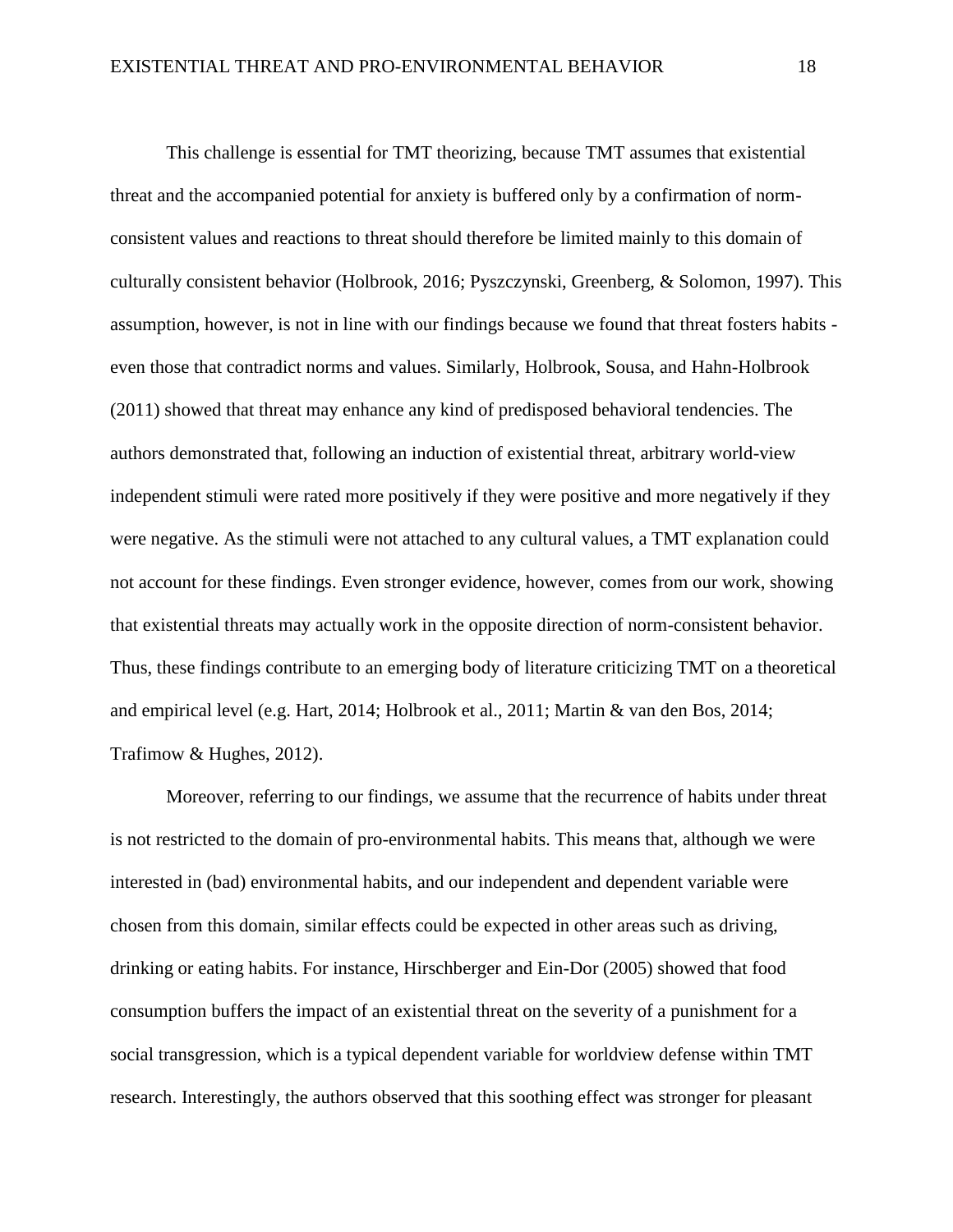than for unpleasant food. Therefore, they speculated that the effect may either be caused by an immediate distraction from death thoughts or may exist because food is an ingredient of the cultural worldview. Contrary to these claims and outside of the TMT framework, our findings suggest that it may be the (soothing) function of habit execution (consuming pleasant food), rather than the taste of the food itself that causes the effect. This means that it can be assumed that eating represents a habit and that pleasant food is consumed even more habitually than less pleasant food (Tuorila & Pangborn, 1988). We therefore assume that after behaving habitually, participants do not need to engage in worldview defense anymore. In this way, our account may not only provide a challenge to TMT but also a parsimonious alternative explanation for habitual overeating (Spence et al., 2013). This approach may therefore contribute to explanations of societal problems such as obesity (Lehnert, Sonntag, Konnopka, Riedel-Heller, & König, 2013).

Although the study of Hirschberger and Ein-Dor (2005) indicates that cultural values and norms may be in accordance with habits in many TMT studies, a lot of this research is conducted in situations in which the opportunities for the exhibition of habits are sparse, such as lab contexts (e.g. Kasser & Sheldon, 2000). Thus, TMT research might overlook a central component of humans' daily behaviors, namely the execution of habits and routines. We suggest that habits, as highly accessible behavioral tendencies, may prevail over competing norm-consistent world-view defenses, particularly in situations of stress and threat. Given the prevalence of stressful or threatening situations in everyday life (Cohen & Janicki-Deverts, 2012; Gibson, 2007), the general notion of worldview defense in TMT theorizing may therefore be questioned - at least in natural settings. Furthermore, it is important to note that the theoretical differences between TMT and the habit account may often be overlooked, because habits overlap with norm-consistent behavior on many occasions (e.g. Arndt et al., 2013; Ben-Ari, Florian, & Mikulincer, 1999).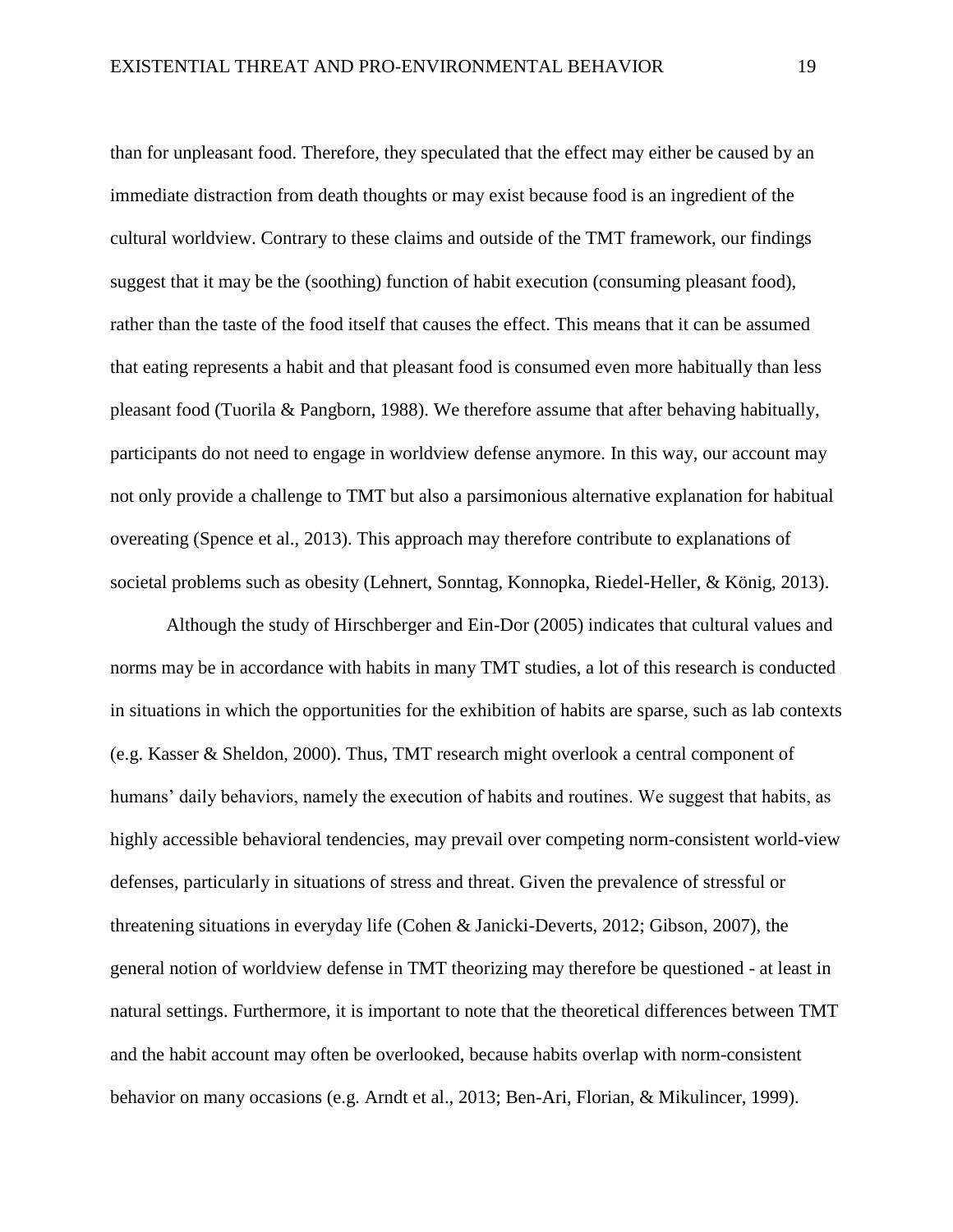Facing this criticism, it becomes apparent that a more integrative understanding of psychological defenses and their underlying mechanisms is needed (Hart, 2014; Holbrook, 2016). By relating threat research with a similar but hitherto unrelated domain, in this case stress, and by underlining the importance of boundary conditions, we hope that the present investigation will spurn efforts to use new innovative methods for the investigation of existential threat in a much broader sense (Hart, 2014). This is important in order to scrutinize the external and construct validity of TMT and in order to generally advance the field of existential social psychology.

Apart from existential social psychology, our findings might also contribute to automaticity research, specifically to the automaticity of cognitive processes. This topic has recently received increased attention due to unconscious thought theory (UTT; Dijksterhuis & Nordgren, 2006), which suggests that environmental influences can directly affect and control different cognitive processes (Bargh, 2011). Specifically, UTT states that information may be elaborated unconsciously and influence judgments and decision making, even if people do not have resources to consciously contemplate them. Testing these hypotheses, studies have shown that deliberation without attention might even lead to improved judgment and decisions compared to conscious elaboration (Dijksterhuis, 2004; Handley & Runnion, 2011). Because UTT assumes that arguments may directly influence judgments and decisions without the involvement of conscious processes, it challenges classic models of judgment and decision making, which "might be considered as the last bastion of conscious processing" (Bargh, 2011, pp. 632-633). Therefore, the emergence of UTT has become a highly controversial topic in psychological science, and several reviews as well as meta-analyses have investigated the validity of its claims, generating evidence for and against UTT (Bargh, 2011; Newell & Shanks, 2014; Nieuwenstein et al., 2015; Strick et al., 2011).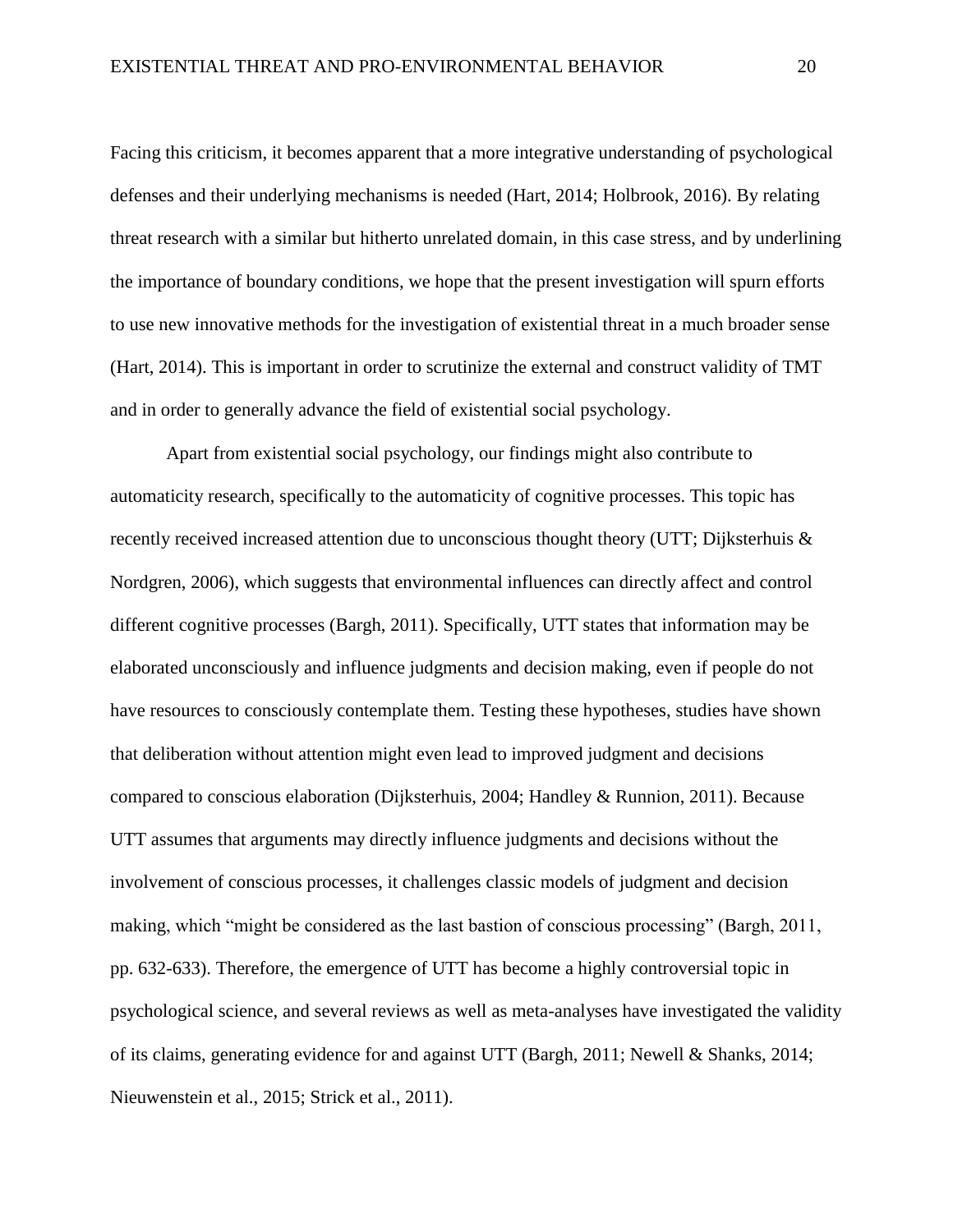Our research contributes to this controversy by questioning the idea of an unconscious deliberation. According to UTT, the pro-environmental information that was provided by means of our flyers and posters in the request-threat condition should motivate people to behave in accordance with a pro-environmental norm. This motivation should increase corresponding behavior, even if the threat would lower the resources to consciously contemplate the information. However, in our studies, the threatening information actually deactivated proenvironmental norms, suggesting that the information was not automatically processed. Instead, we assume that the threat and the accompanying lowered resources trigger a change from a goaldirected to a habitual system (Schwabe & Wolf, 2009). Our results therefore convey evidence for the arguments of Newell and Shanks (2014) and Nieuwenstein et al. (2015), who doubt the general notion of a deliberation without attention.

### **Limitations**

A critical reader might suggest that threat simply distracts people from our request and thus results in an increased use of paper. We, however, believe that it is highly unlikely that students were simply distracted by the existential threat manipulation. In Study 1, the threatening information was only present on the bathroom door, inducing a time delay between the threat and the encounter with the request sign. Moreover, the request sign was placed directly on the paper towel dispenser, making it almost impossible not to recognize it. It is much more likely that people did recognize the request sign, but were not able to adapt, and fell back into their old habits. The same is true for Study 2, in which flyers were distributed on the top floor of the cafeteria, i.e., a few minutes before encountering the request sign, which was placed directly onto the paper napkin dispensers.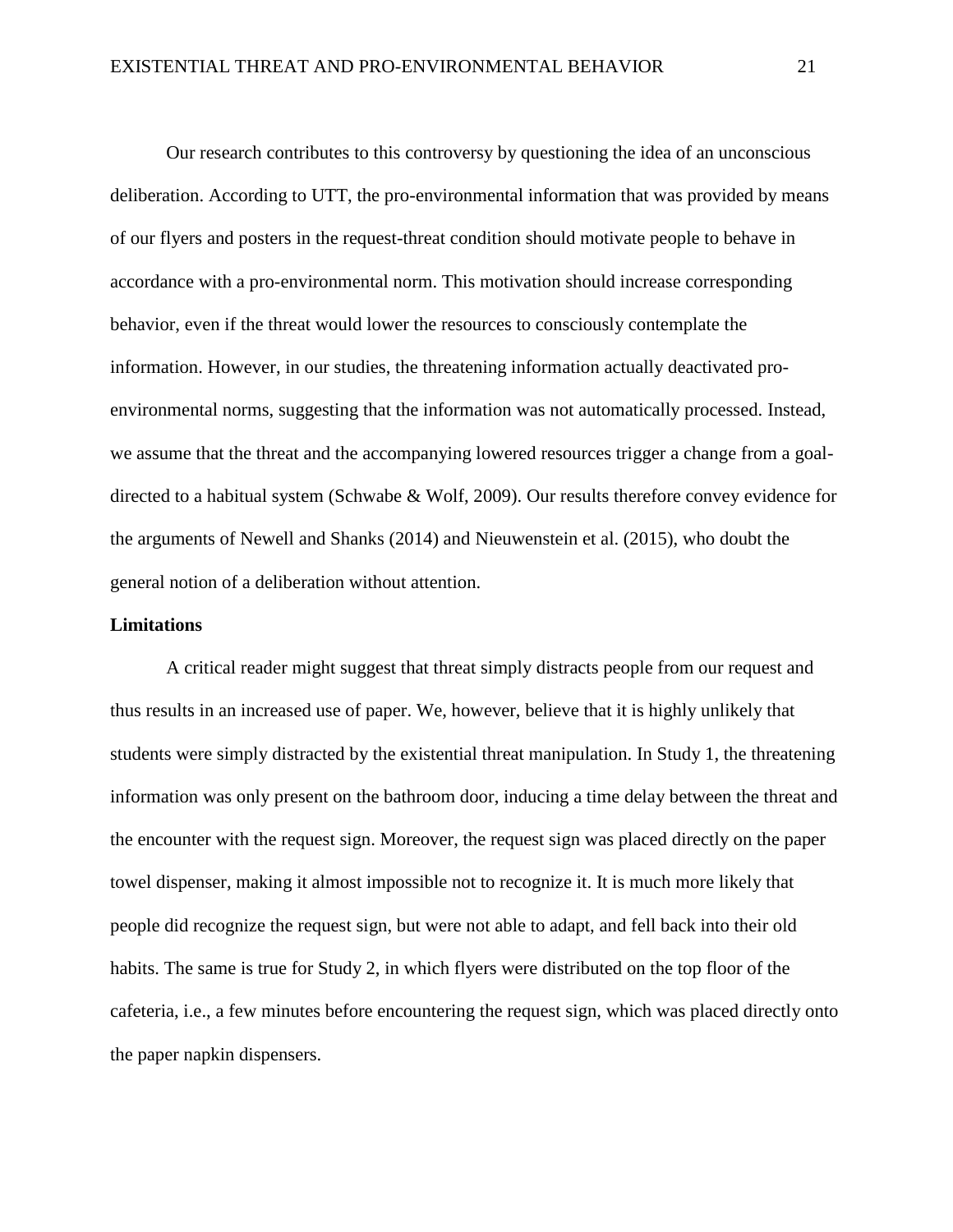Related to the issue of attention, there may be concerns about the passage of time. It cannot be ruled out that people who have encountered the sign several times do not recognize the prompt anymore, because it has already become familiar. Subsequently, this familiarization might be responsible for the decreasing effectiveness of the social norm and cause participants to fall back into their habits during the request-threat condition. However, even if participants do not recognize the sign anymore, it is not likely that the normative behavior would completely cease or that participants would use more paper than in the baseline conditions. In fact, quite contrarily a meta-analysis (Manning, 2009) showed that the impact of descriptive norms (what you think others do) increases if time passes between the cognition and the actual behavior. Similarly, the effects of injunctive norms (what you think others want you to do) on behavior do not drop completely, even if the effectiveness decreases slightly over time. Regarding the present investigation, we introduced an injunctive norm by prompting participants to take less paper. However, we would argue that we also established a descriptive norm, because the participants were able to observe others. However, in any case, it is not very plausible that the heightened paper consumption in the request-threat condition is merely caused by the passage of time.

Another limitation might be that data was collected on a university campus and the sample consisted mostly of students. Thus, this investigation might not fully represent the whole society. Indeed, Burke et al. (2010) showed that existential threat manipulations work particularly well with student samples. However, they also reported that effects of threat can be observed in non-student samples, albeit to a slightly smaller degree. Therefore, we would argue that this effect of falling back into habit is generally observable and obtainable in other samples.

Finally, we would like to address the moderation by sex, which seems to occur in both studies. While females seem to take more towel paper in the request-threat compared to the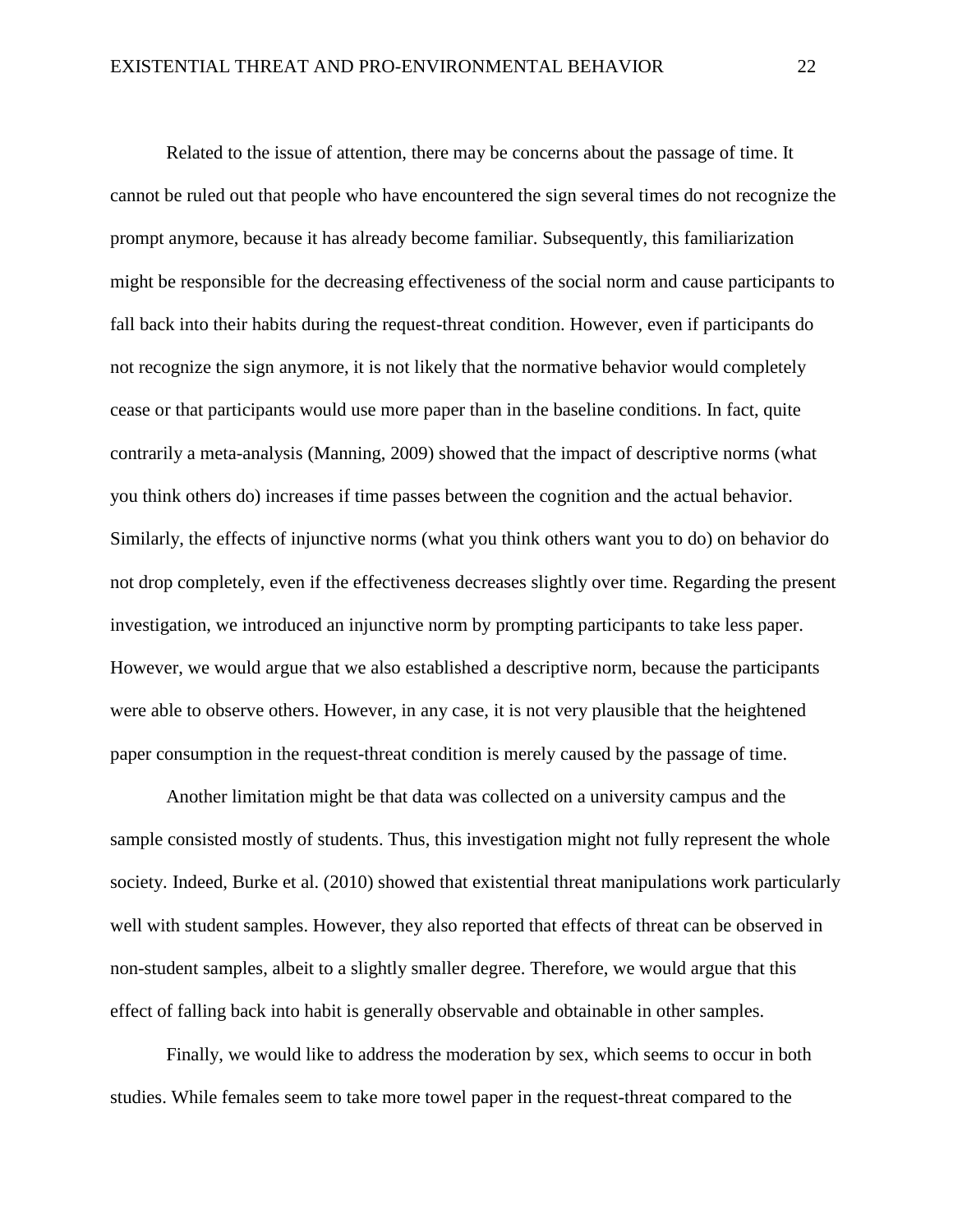baseline condition in Study 1, a similar pattern occurs for paper napkin use by men in Study 2. However, as our research design does not allow us to infer the reasons for this moderation, any of the assumed explanations would remain speculative. Therefore, we refrain from speculating and encourage investigation of the underlying processes and possible moderations of the shown effect in future research. Sparked by our results, these upcoming studies should consider the examination of different types of habits, especially concerning potential effects of participants' sex.

#### **Future Research**

Now, considering our results and the increasing feelings of stress and threat in Western societies (e.g. Cohen & Janicki-Deverts, 2012), it is evident that "kicking the habit" (Kirby, 2008) should be one of our primary concerns in order to promote sustainable behavior. However, existential threat might not necessarily be a hindrance for pro-environmental behavior and it is important to note that the effect of falling back into habit may promote advantageous habits as well. If norm consistent pro-environmental behavior is already habitual, people should be able to execute habits even when they are confronted with aversive events that render the performance of more resource-dependent behavior (i.e., goal-directed behavior) less likely. For example, people may have acquired the habit of riding a bicycle to work for environmental and health reasons. Nevertheless, this habit may occasionally be overridden by other goals, e.g. a long shift at work might render it more desirable to take the car. However, we propose that people would still engage in their pro-environmental habit, and decide to cycle to work despite such conflicting goals, if they were reminded of an existential threat. Therefore, counteracting old habits in favor of new more pro-environmental habits is crucial to putting our findings into practical use.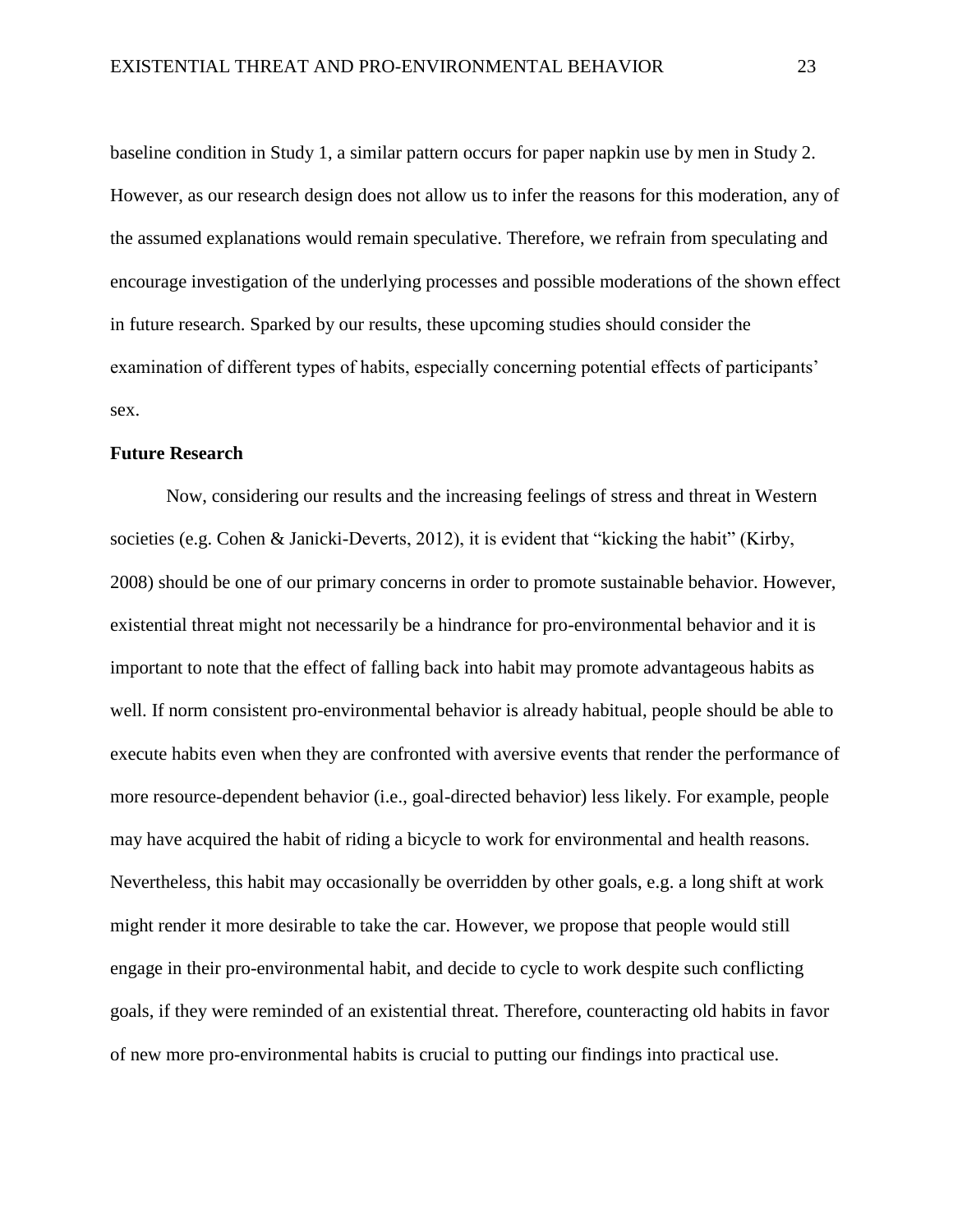Because these new actions have to compete with behavior that is cued and executed automatically, this raises the question: How can new habits can be implemented?

One well-known technique to challenge habits is the implementation intention technique (Gollwitzer, 1999) that leads to an association between a situational cue and a certain behavior. If the situational cues are present, the behavioral intention is triggered and the probability for the execution of the corresponding behavior increases. This way, and with a certain number of repetitions of the implemented behavior over a longer period of time, existing habits can be overwritten and replaced with new pro-environmental habits (Holland, Aarts, & Langendam, 2006).

Holland et al. (2006) showed the effectiveness of the implementation intention technique in a field study on recycling behavior which was in congruence with the existing social norms. However, in order to demonstrate how implementation intentions may work in congruence with the fall back into habit effect, it is required to turn a behavior into a habit that does not only correspond to a pro-environmental norm, but also to a conflicting social norm. An example for this could be the habitual use of disposable paper coffee cups which poses a serious threat to our environment (Cocozza et al., 2016). Especially the use of disposable plastic lids, which come with most of these cups, is often unnecessary and decreasing their use would save resources and reduce waste. As was already indicated, the use of lids does not only concern the environment, but also has implications for one's safety. Thus, pro-environmental norms (do not pollute the environment) may conflict with safety norms (do not spill hot coffee).

For further research we would therefore propose to change participants' habitual use of disposable coffee cup lids with the implementation intention technique ("Every morning, when I buy a coffee in a disposable cup on my way to work in the coffee bar Nervosa, I will not take a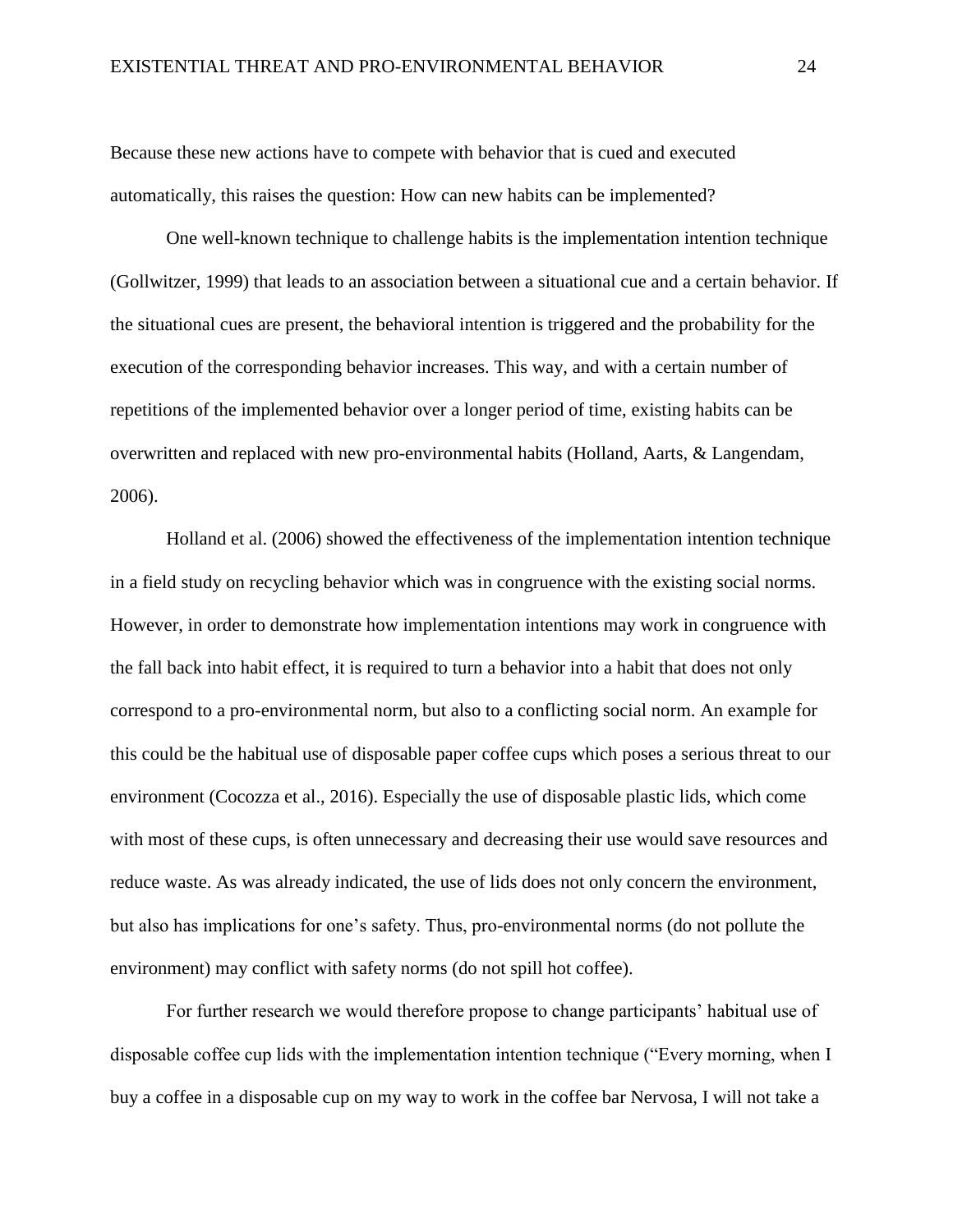lid."). By using this technique, and with enough repetition of the behavior, participants should acquire a new pro-environmental habit. Then, if a safety norm is made salient (e.g. by a prompt stating "Do not hurt yourself. Take a lid."), we hypothesize that participants will engage in goaldirected behavior and take a lid to fulfill this norm. Now, research on TMT (Jonas et al., 2008) would suggest that if participants are threatened, they would still engage in norm-consistent behavior. Quite contrarily, considering the results of the present investigation, we would hypothesize that the opposite will happen if a conflicting habitual behavior exists. Participants would fall back into their habits and engage in pro-environmental behavior. Although these types of long-term studies are above the scope of this investigation, further research should use implementation intention techniques to create pro-environmental habits and test these propositions. This way, more practical instructions could be developed in order to promote proenvironmental change.

In accordance with previous research (e.g. Cialdini et al., 1990; Goldstein et al., 2008), our results also indicate that social norms seem to be a catalyst for pro-environmental behavior (Quimby & Angelique, 2011) and that participants engage in norm congruent behavior if they do not feel threatened. However, the question remains whether this goal-directed behavior might overcome habitual behavior in diverging situations of threat. Thus, in order to identify the driving forces behind the fall back into habit effect, it would be beneficial to examine the relation between existential threat and stress more closely. This would allow the identification of certain variables, like the perceived controllability of a situation (e.g. Fritsche et al., 2008), which might change the impact of threats. Taking the example of our study, it can be speculated that rendering the nuclear threat more controllable (e.g. removing subjective obstacles to take action) or giving people a chance to restore their sense of control (e.g. signing a petition against Cattenom) might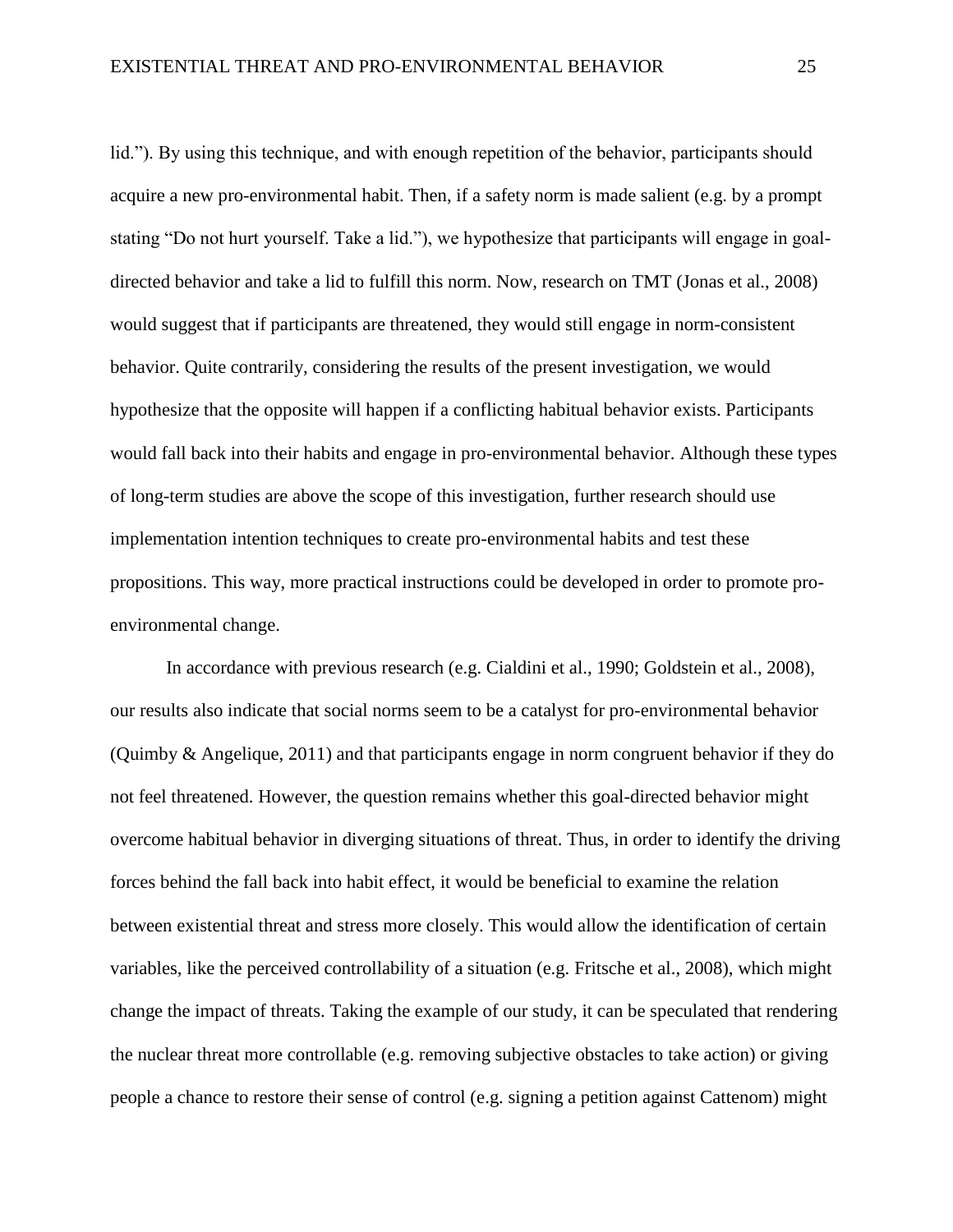buffer the effects of threats on habitual behavior (Fritsche, Jonas, & Kessler, 2011). This idea, regarding the lack of efficacy or empowerment as a barrier for pro-environmental behavior, has already been discussed in environmental psychology (Quimby & Angelique, 2011) and, in this example, it is apparent that uncovering boundary conditions of pro-environmental behavior is a major challenge for environmental psychology (Steg & Vlek, 2009). Therefore, future studies should focus on the conditions which affect the success of intervention strategies. Knowledge on this will hopefully aid community psychologists by providing means to promote proenvironmental behavior.

A future avenue of research could also concern the interplay between attitudes and habits. This would add to the literature on the value-action gap, which describes pro-environmental behavior as relatively scarce despite the prevalence of pro-environmental attitudes in many western societies. As Flynn, Bellaby, and Ricci (2010) have pointed out: "People express strong support for environmentally sustainable policies, but display little commitment to alter their own behavior" (p. 162). To be more precise, Kollmuss and Agyeman (2002) argue that knowledge, attitudes and values regarding one's environment are able to promote emotional involvement and corresponding feelings of fear. At the same time, it is hypothesized that emotional involvement furthers pro-environmental attitudes and the gathering of environmental knowledge. This is thought to lead to the emergence of environmental awareness, and to increase pro-environmental behavior. Now, based on our findings, we would suggest that the relation between emotional awareness and pro-environmental behavior is more complex than postulated by Kollmuss and Agyeman (2002). Heightened emotional involvement might be detrimental for behavioral change, albeit helping to increase pro-environmental attitudes and knowledge. Specifically, a high emotional involvement and the resulting feelings of fear may increase habitual behavior.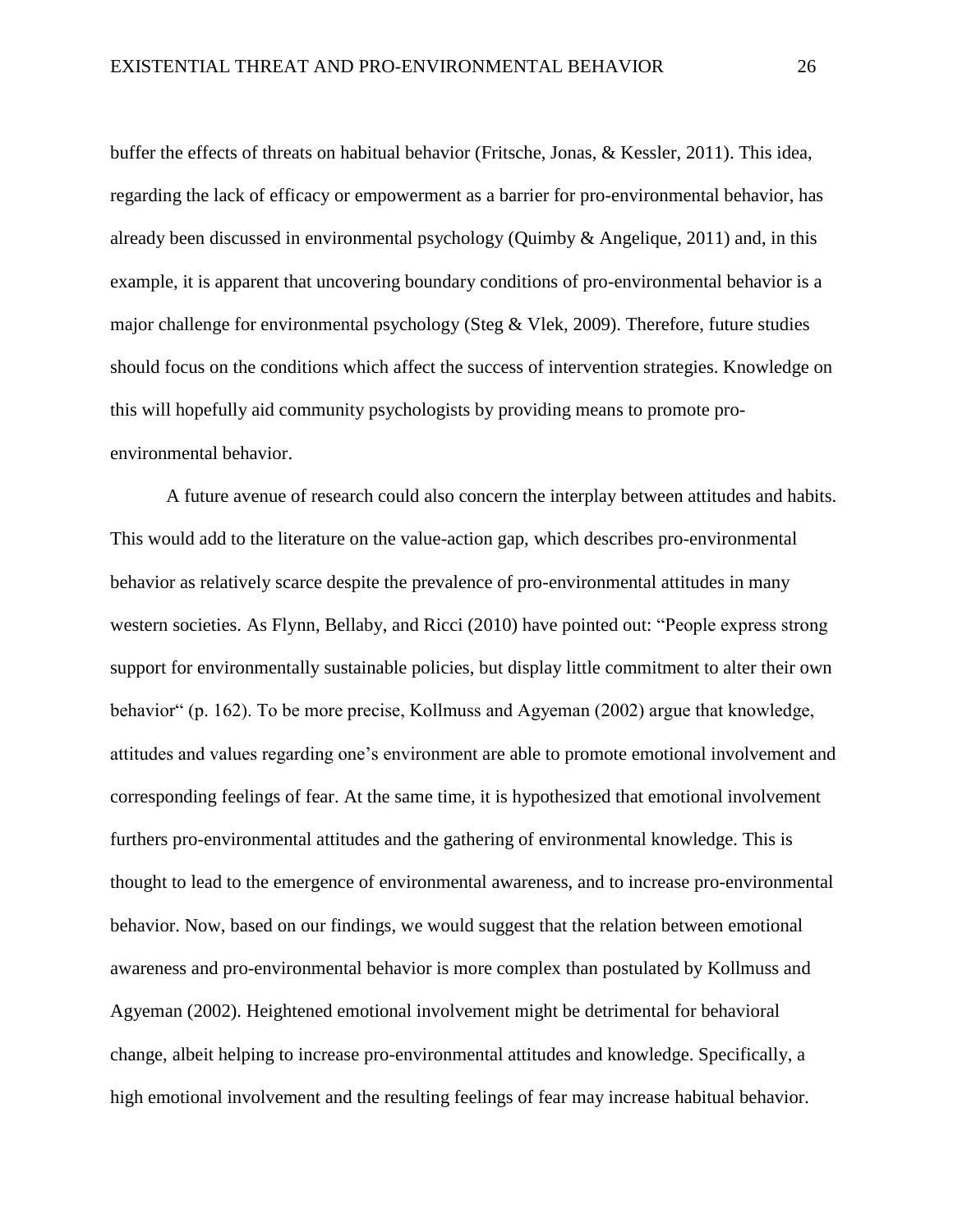Additionally, the stronger pro-environmental attitudes get, the more emotional involvement is created, which again results in increased habitual behavior. Although Kollmuss and Agyeman (2002) briefly discuss habits as a barrier for pro-environmental behavior, further research on habitual behavior in the context of the value-action gap is needed. Hence, in future studies, measures for attitudes and emotional involvement should be used in order to shed light on their conceptual relations with habits.

## **Conclusion**

Psychologists have developed a variety of approaches in order to foster sustainable environmental behavior (see Griskevicius, Cantu, & Van Vugt, 2012; Van Vugt, 2009; for an overview). Although these approaches have offered important insights, we argue that critical components for the promotion of pro-environmental behavior have received only limited attention. Particularly, as the present studies show, normative and purely goal-directed behavior in favor of the environment may not be maintained if people are threatened or stressed. Thus, communication about environmental issues may have unintended negative psychological side effects. Describing environmental issues in the context of threatening prospects about the future is likely to give rise to feelings of insecurity and deep-seated existential fears. In order to protect themselves against these negative emotions, people often employ psychological defenses, such as denial or distraction from the threatening information. We suggest that threat may reinstate bad environmental harmful habits, because habits can be executed even under limited resources. Furthermore, the soothing function of habits helps people to deal with threat on an emotional level. As defensive reactions may undermine the effectiveness of interventions aimed at promoting sustainable behavior, overcoming bad habits and implementing new, more sustainable pro-environmental habits should be a major priority of those interventions. By unfolding these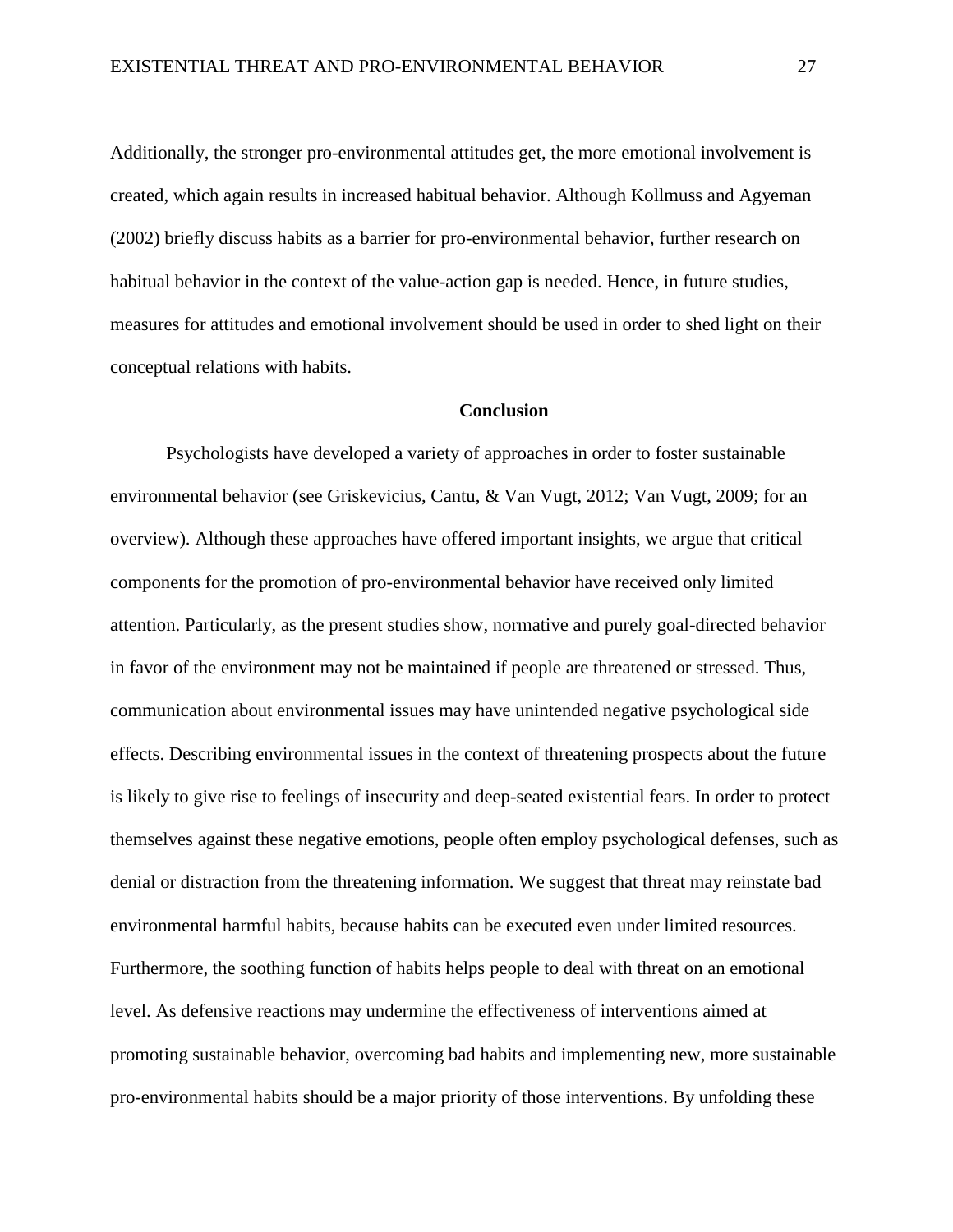mechanisms, we also contribute to a great body of social psychology theorizing. Most importantly, the findings of the present investigation challenge TMT, the most prominent theory on existential threat. In addition, we see our findings as contributing to other influential areas of social psychology, like persuasion or judgement and decision making literature. To conclude, we view our theoretical contribution as having integrated disparate literatures to arrive at a novel explanation for the persistence of bad habits and hope to thereby inspire new lines of research. From an applied perspective, and as demonstrated for pro-environmental behavior, this research may contribute to several important domains of human life.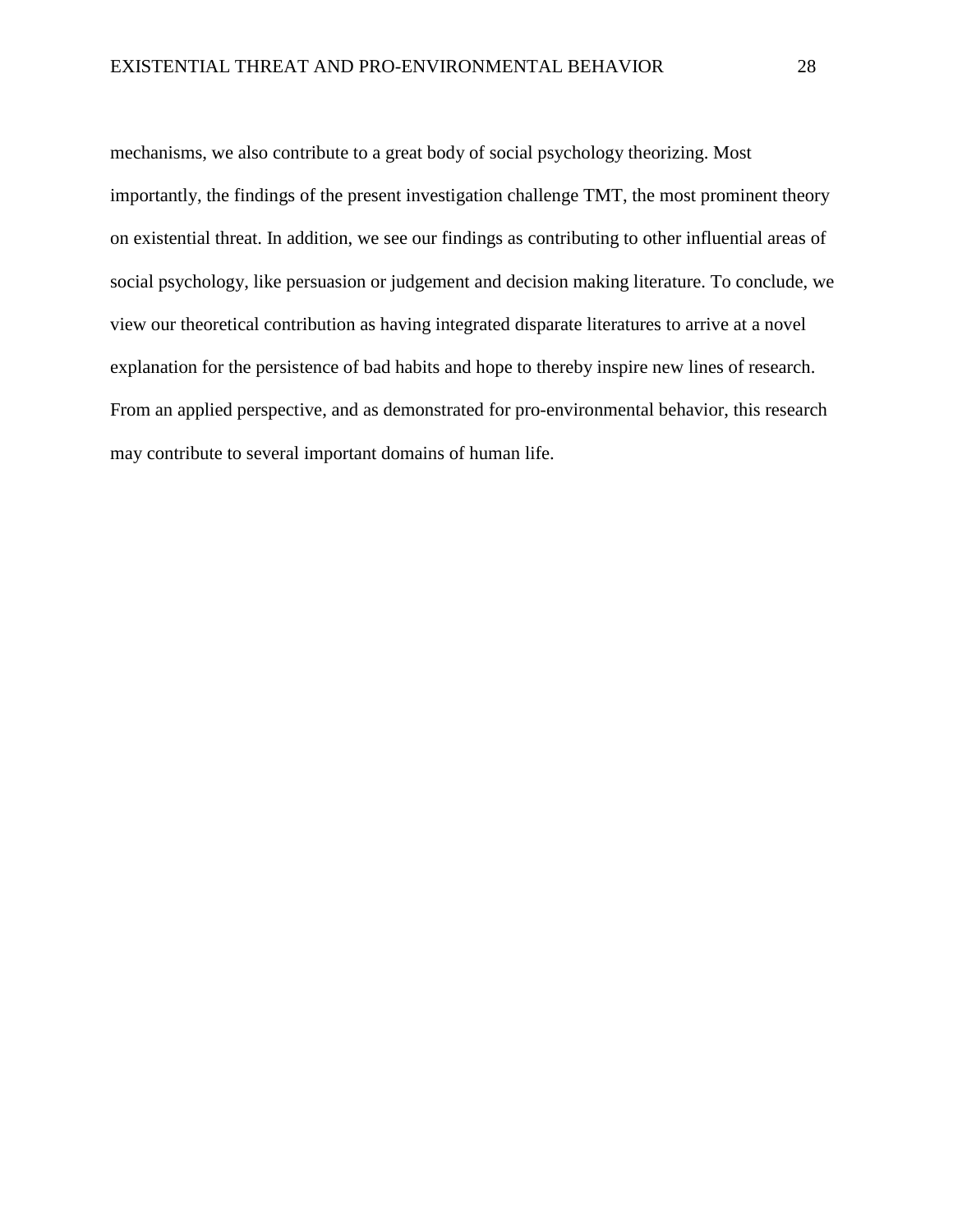#### References

- Abramovitz, J. N., Mattoon, A. T., & Peterson, J. A. (1999). *Paper cuts: Recovering the paper landscape.* Washington, DC: Worldwatch Institute.
- Arndt, J., Vail III, K. E., Cox, C. R., Goldenberg, J. L., Piasecki, T. M., & Gibbons, F. X. (2013). The interactive effect of mortality reminders and tobacco craving on smoking topography. *Health Psychology*, *32*, 525–532. doi: 10.1037/a0029201
- Arbeitsgemeinschaft Verbrauchs- und Medienanalyse (2015). Bevölkerung in Deutschland nach Bezug von Ökostrom von 2010 bis 2014 (Personen in Millionen). *In Statista - Das Statistik-Portal*. Retrieved from

http://de.statista.com/statistik/daten/studie/181628/umfrage/bezug-von-oekostrom/

Bargh, J. A. (2011). Unconscious thought theory and its discontents: A critique of the critiques. *Social Cognition, 29*, 629–647. doi: 10.1521/soco.2011.29.6.629

Becker, E. (1973). *The Denial of Death*. New York: Simon & Schuster.

- Ben-Ari, O. T., Florian, V., & Mikulincer, M. (1999). The impact of mortality salience on reckless driving: a test of terror management mechanisms. *Journal of Personality and Social Psychology, 76*, 35. doi: 10.1037/0022-3514.76.1.35
- Burke, B. L., Martens, A., & Faucher, E. H. (2010). Two decades of terror management theory: A meta-analysis of mortality salience research. *Personality and Social Psychology Review, 14*, 155–195. doi: 10.1177/1088868309352321
- Butzkamm, R. (1993). *Händetrocknungssysteme: vergleichende ökologische Betrachtung unterschiedlicher Systeme zum Abtrocknen der Hände; Informationspapier*. Berlin: Umweltbundesamt.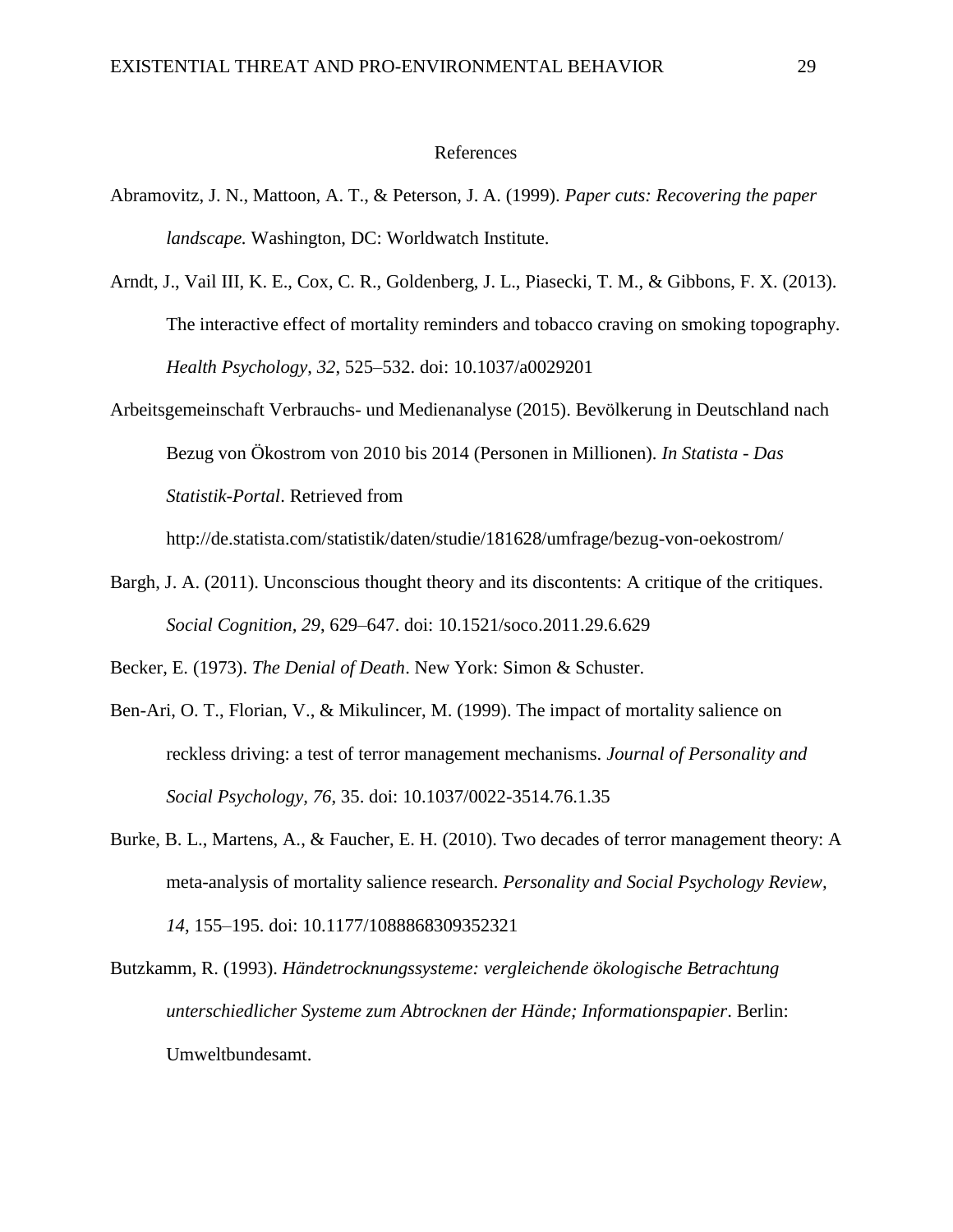- BÜNDNIS 90 DIE GRÜNEN (2016). Gefahr durch Pannenreaktor muss ein Ende haben! Retrieved from http://uns-gruener-trier.de/stadtratsfraktion/einzelansichtmeldung/article/gefahr\_durch\_pannenreaktor\_muss\_ein\_ende\_haben/
- Cialdini, R. B., Reno, R. R., & Kallgren, C. A. (1990). A Focus Theory of Normative Conduct: Recycling the Concept of Norms to Reduce Littering In Public Places. *Journal of Personality and Social Psychology, 58*, 1015–1026. doi: 10.1037/0022-3514.58.6.1015
- Cicchetti, D. V. (1994). Guidelines, criteria, and rules of thumb for evaluating normed and standardized assessment instruments in psychology. *Psychological Assessment, 6,* 284- 290. doi: 10.1037/1040-3590.6.4.284
- Cocozza, P. (2016). Caffeine hit: what happens to Britain's 3bn empty coffee cups. *The Guardian.* Retrieved from https://www.theguardian.com/environment/2016/mar/15/coffee-cup-britons-3-billion-sofew-recylced?
- Cohen, S., & Janicki-Deverts, D. (2012). Who's Stressed? Distributions of Psychological Stress in the United States in Probability Samples from 1983, 2006 and 2009. *Journal of Applied Social Psychology, 42*, 1320–1334. doi: 10.1111/j.1559-1816.2012.00900.x
- Dickerson, S. S., & Kemeny, M. E. (2004). Acute stressors and cortisol responses: a theoretical integration and synthesis of laboratory research. *Psychological Bulletin*, *130*, 355–391. doi: [10.1037/0033-2909.130.3.355](http://psycnet.apa.org/doi/10.1037/0033-2909.130.3.355)
- Dickinson, A. (1985). Action and Habits: The development of behavioral Autonomy. *Philosophical Transactions of the Royal Society of London. Series B, Biological Sciences, 308*, 67–78. doi: 10.1098/rstb.1985.0010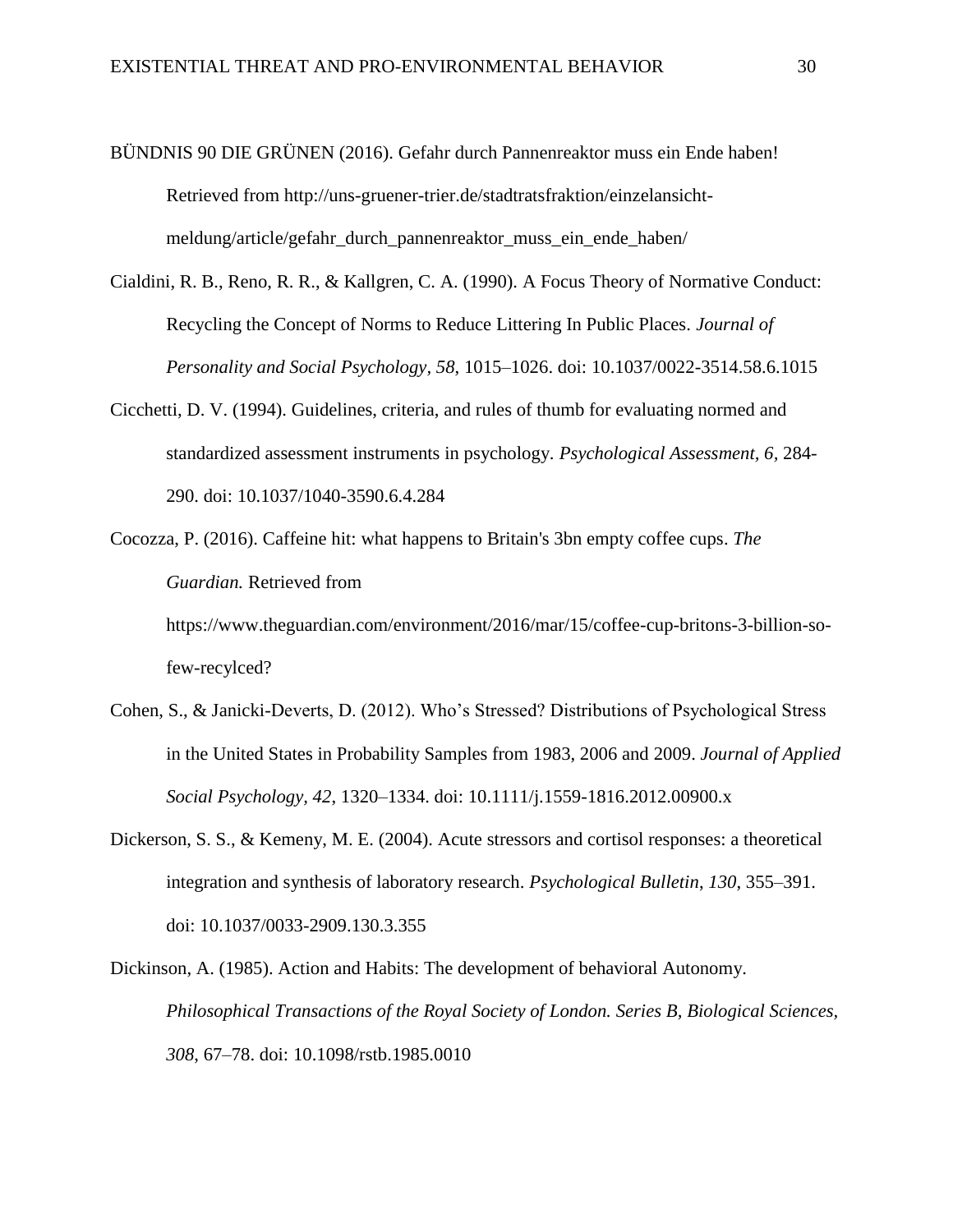- Dijksterhuis, A. (2004). Think different: The merits of unconscious thought in preference development and decision making. *Journal of Personality and Social Psychology, 87*, 586–598. doi: 10.1037/0022-3514.87.5.586
- Dijksterhuis, A., & Nordgren, L. F. (2006). A theory of unconscious thought. *Perspectives on Psychological Science, 1*, 95–109. doi: 10.1111/j.1745-6916.2006.00007.x
- Donath, T. (2011). *Deutsche Stromkunden in der Wende? Vortrag auf der Research & Results 2011 in München [Are german power customers changing? Talk given at the conference Research & Results, Munich, 2011].* Unpublished raw data, with kind permission by Thomas Donath, Nordlight Research GmbH, Hilden, Germany.
- Flynn, R., Bellaby, P., & Ricci, M. (2010). The 'value-action-gap' in public attitudes towards sustainable energy: the case of hydrogen energy. *The Sociological Review, 57*, 159–180. doi: 10.1111/j.1467-954X.2010.01891.x
- Fritsche, I., Jonas, E., & Fankhänel, T. (2008). The role of control motivation in mortality salience effects on ingroup support and defense. *Journal of Personality and Social Psychology, 95*, 524–541. doi: [10.1037/a0012666](http://dx.doi.org/10.1037/a0012666)
- Fritsche, I., Jonas, E., Kayser, D., & Koranyi, N. (2010). Existential threat and compliance with pro-environmental norms. *Journal of Environmental Psychology, 30*, 67–79. doi: 10.1016/j.jenvp.2009.08.007
- Fritsche, I., Jonas, E., & Kessler, T. (2011). Collective reactions to threat: Implications for intergroup conflict and for solving societal crises. *Social Issues and Policy Review, 5*, 101–136. doi: 10.1111/j.1751-2409.2011.01027.x
- Gibson, M. (2007). Death and mourning in technologically mediated culture. *Health Sociology Review, 16*(5), 415–424. doi: 10.5172/hesr.2007.16.5.415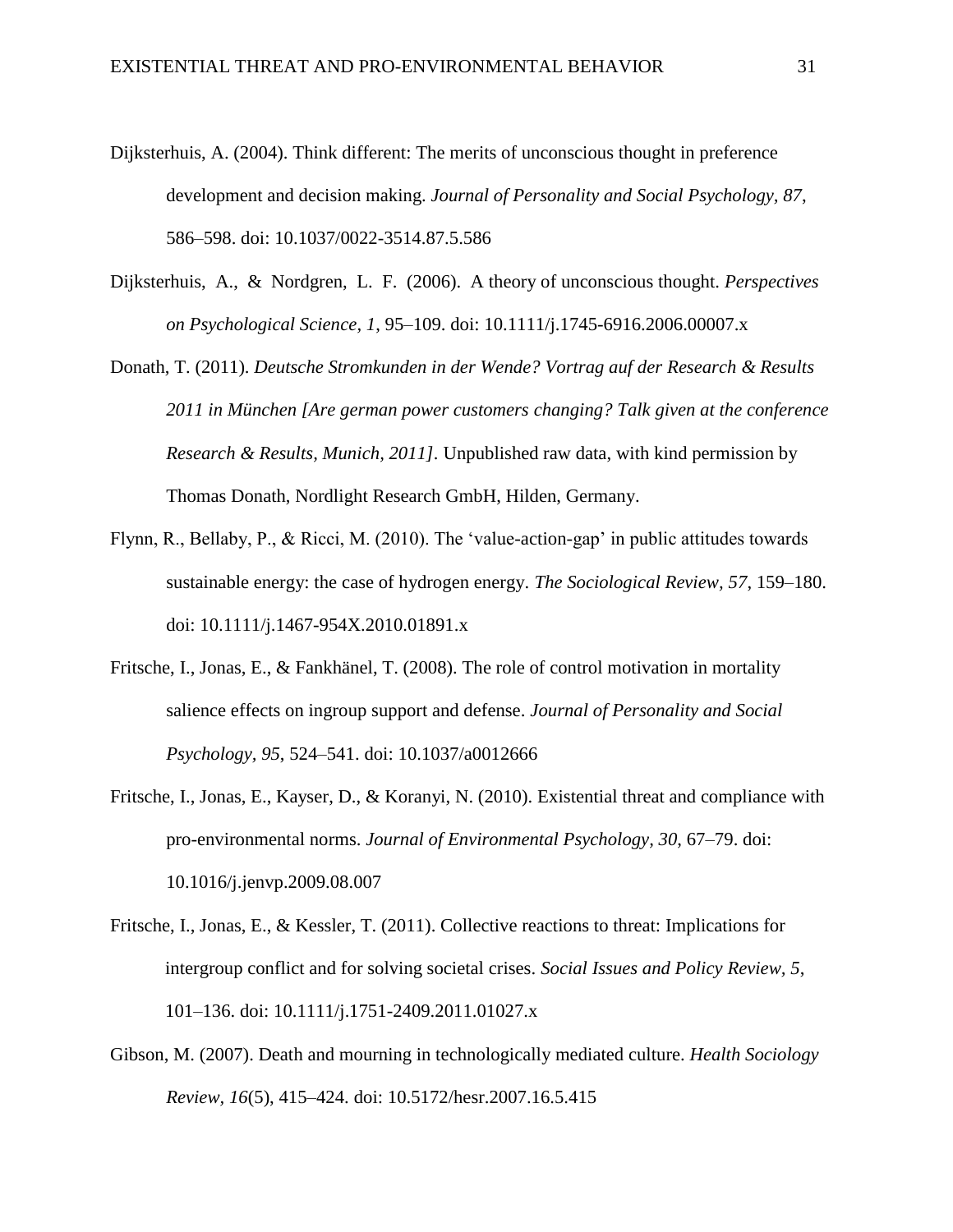- Goldstein, N. J., Cialdini, R. B., & Griskevicius, V. (2008). A Room with a Viewpoint: Using Social Norms to Motivate Environmental Conservation in Hotels. *Journal of Consumer Research, 31*, 427–482. doi: 10.1086/586910
- Goldstein, N. J., Griskevicius, V., & Cialdini, R. B. (2012). Reciprocity by Proxy: A Novel Influence Strategy for Stimulating Cooperation. *Administrative Science Quarterly, 56*, 441–473. doi: 10.1177/0001839211435904
- Gollwitzer, P. M. (1999). Implementation intentions: strong effects of simple plans. *American psychologist, 54*, 493–503. doi: [10.1037/0003-066X.54.7.493](http://psycnet.apa.org/doi/10.1037/0003-066X.54.7.493)
- Greenberg, J., Solomon, S., & Pyszczynski, T. (1997). Terror management theory of self-esteem and cultural worldviews: Empirical assessments and conceptual refinements. *Advances in experimental social psychology*, *29*, 61–139. doi: 10.1016/S0065-2601(08)60016-7
- Griskevicius, V., Cantu, S. M., & Van Vugt, M. (2012). The evolutionary bases for sustainable behavior: Implications for marketing, policy, and social entrepreneurship. *Journal of Public Policy and Marketing, 31*, 115–128. doi: 10.1509/jppm.11.040
- Handley, I. M., & Runnion, B. M. (2011). Evidence that unconscious thinking influences persuasion based on argument quality*. Social Cognition, 29*, 668–682. doi: 10.1521/soco.2011.29.6.668
- Hart, J. (2014). Toward an integrative theory of psychological defense. *Perspectives on Psychological Science, 9*, 19–39. doi: 10.1177/1745691613506018
- Hirschberger, G., & Ein-Dor, T. (2005). Does a candy a day keep the death thoughts away? The terror management function of eating. *Basic and Applied Social Psychology*, 27, 179–186. doi: 10.1207/s15324834basp2702\_9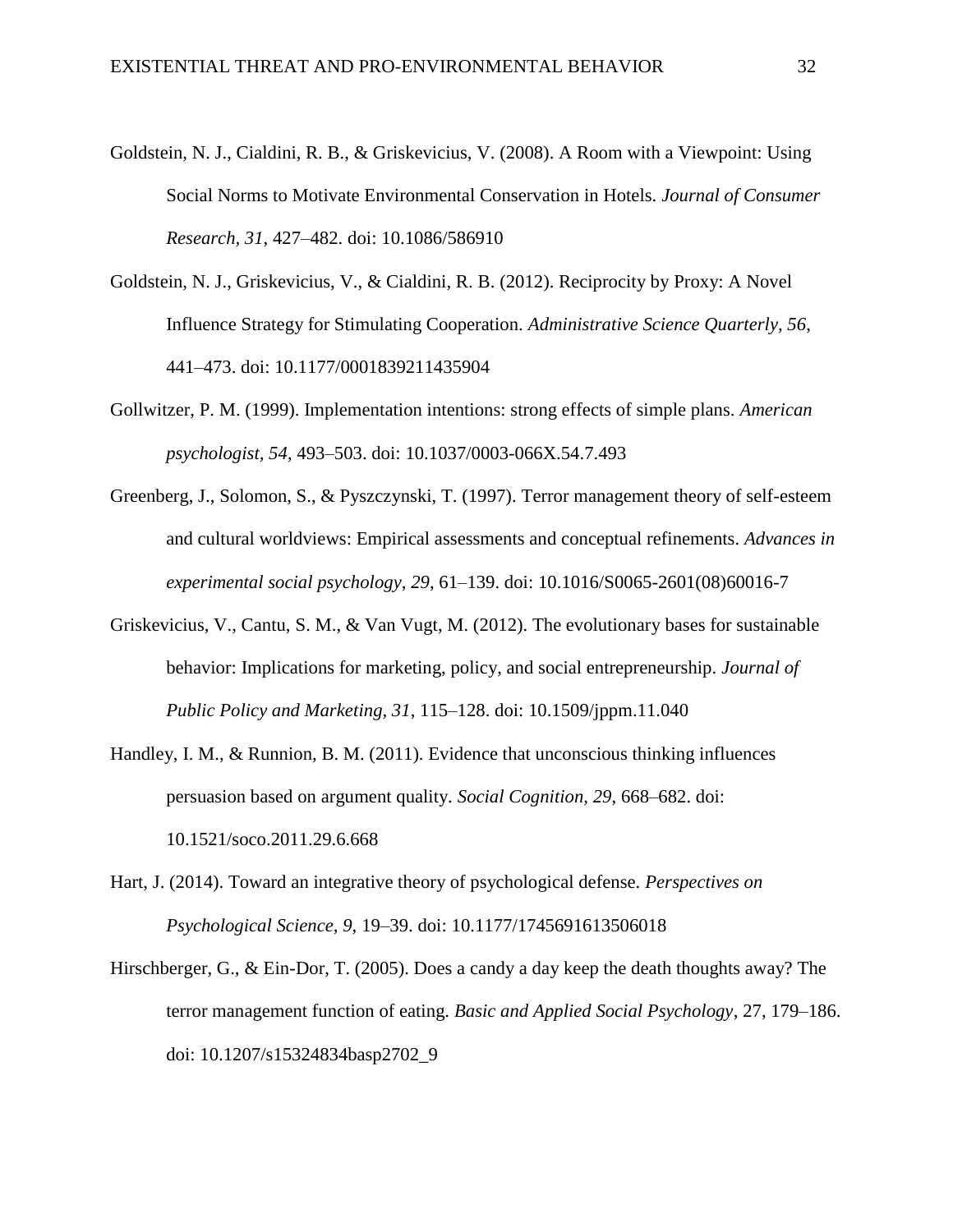- Holland, R. W., Aarts, H., & Langendam, D. (2006). Breaking and creating habits on the working floor: A field-experiment on the power of implementation intentions. *Journal of Experimental Social Psychology, 42*, 776–783. doi: 10.1016/j.jesp.2005.11.006
- Holbrook, C. (2016). Branches of a twisting tree: Domain-specific threat psychologies derive from shared mechanisms. *Current Opinion in Psychology, 7*, 81–86. doi: 10.1016/j.copsyc.2015.08.006
- Holbrook, C., Sousa, P., & Hahn-Holbrook, J. (2011). Unconscious vigilance: worldview defense without adaptations for terror, coalition, or uncertainty management. *Journal of Personality and Social Psychology, 101*, 451–466. doi: 10.1037/a0024033
- IAEA (2016, May 20). The Database on Nuclear Power Reactors. Retrieved from https://www.iaea.org/pris/
- Jonas, E., Martens, A., Kayser, D., Fritsche, I., Sullivan, D., & Greenberg, J. (2008). Focus Theory of Normative Conduct and Terror-Management Theory: The Interactive Impact of Mortality Salience and Norm Salience on Social Judgement. *Journal of Personality and Social Psychology, 95*, 1239–1251. doi: 10.1037/a0013593
- Kasser, T., & Sheldon, K. M. (2000). Of Wealth And Death: Materialism, Mortality Salience, and Consumption Behavior. *Psychological Science, 11*, 348–351. doi: 10.1111/1467- 9280.00269
- Kavanagh, M. (2012, December 10). Iceland to welcome oil explorers. *Financial Times*. Retrieved from http://www.ft.com/intl/cms/s/0/52bd3792-4205-11e2-979e-00144feabdc0.html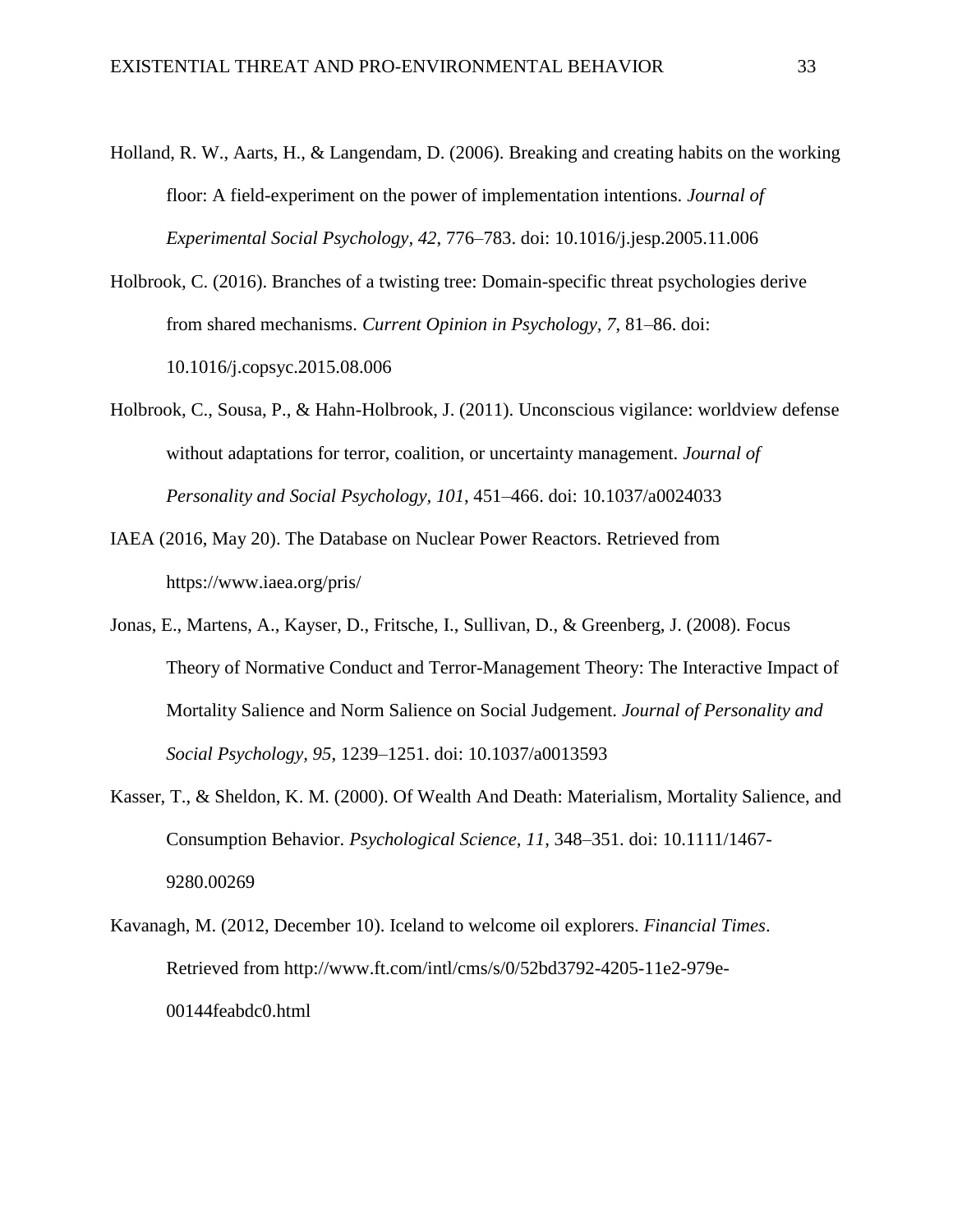Keinan-Boker, L., Kohn, R., Billig, M., & Levav, I. (2010). Smoking behavior under intense terrorist attacks. *European Journal of Public Health, 21*, 355–359. doi: 10.1093/eurpub/ckq080

Kirby, A. (2008). *Kick the habit: a UN guide to climate neutrality*. UNEP/Earthprint.

- Kollmuss, A., & Agyeman, J. (2002). Mind the gap: why do people act environmentally and what are the barriers to pro-environmental behavior?. *Environmental education research, 8*, 239–260.
- Lazarus, R. S., & Folkman, S. (1984). *Stress, appraisal, and coping.* New York: Springer.
- Lehnert, T., Sonntag, D., Konnopka, A., Riedel-Heller, S., & König, H. H. (2013). Economic costs of overweight and obesity. *Best practice & research Clinical endocrinology & metabolism, 27*, 105–115. doi: [10.1016/j.beem.2013.01.002](http://dx.doi.org/10.1016/j.beem.2013.01.002)
- Manning, M. (2009). The effects of subjective norms on behaviour in the theory of planned behaviour: A meta‐analysis. *British Journal of Social Psychology*, *48*(4), 649–705. doi: 10.1348/014466608X393136
- Martin, L. L., & Van den Bos, K. (2014). Beyond terror: Towards a paradigm shift in the study of threat and culture. *European Review of Social Psychology*, *25*(1), 32–70. doi: 10.1080/10463283.2014.923144

McCurry, J. (2015, August 9). Japan split over restart of first nuclear reactor since Fukushima disaster. *The Guardian*. Retrieved from https://www.theguardian.com/world/2015/aug/09/japan-split-restart-first-nuclear-reactorsince-fukushima-disaster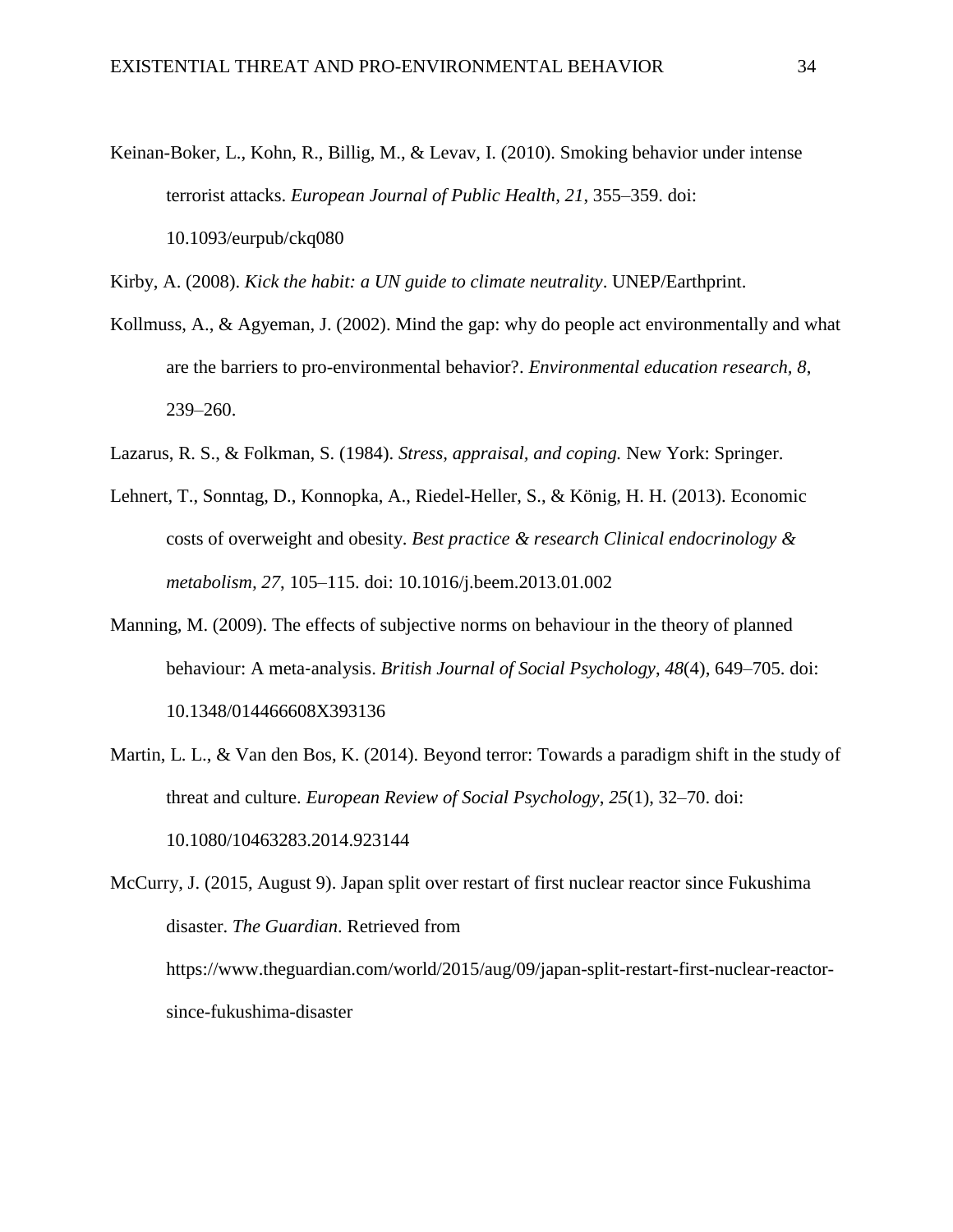- McKee, S. A., Maciejewski, P. K., Falba, T., & Mazure, C. M. (2003). Sex differences in the effects of stressful life events on changes in smoking status. *Addiction*, *98*(6), 847–855. doi: 10.1046/j.1360-0443.2003.00408.x
- McKee, S. A., Sinha, R., Weinberger, A. H., Sofuoglu, M., Harrison, E. L., Lavery, M., & Wanzer, J. (2011). Stress decreases the ability to resist smoking and potentiates smoking intensity and reward. *Journal of Psychopharmacology*, *25*, 490–502. doi: 10.1177/0269881110376694
- Newell, B. R., & Shanks, D. R. (2014). Unconscious influences on decision making: A critical review. *Behavioral and Brain Sciences, 37,* 1–19. doi: 10.1017/S0140525X12003214
- Nieuwenstein, M. R., Wierenga, T., Morey, R. D., Wicherts, J. M., Blom, T. N., Wagenmakers, E-J., & van Rijn, H. (2015). On making the right choice: A meta-analysis and large-scale replication attempt of the unconscious thought advantage. *Judgment and Decision Making, 10*, 1–17.
- Pyszczynski, T., Greenberg, J., & Solomon, S. (1997). Why do we need what we need? A terror management perspective on the roots of human social motivation. *Psychological inquiry, 8*, 1–20. doi: [10.1207/s15327965pli0801\\_1](http://dx.doi.org/10.1207/s15327965pli0801_1)
- Quimby, C. C., & Angelique, H. (2011). Identifying Barriers and Catalysts to Fostering Pro‐ Environmental Behavior: Opportunities and Challenges for Community Psychology. *American Journal of Community Psychology, 47*, 388–396. doi: 10.1007/s10464-010- 9389-7
- Robertson, C., & Krauss, C. (2010, August 2). Gulf Spill is the Largest of Its Kind, Scientists Say. *The New York Times*. Retrieved from http://www.nytimes.com/2010/08/03/us/03spill.html.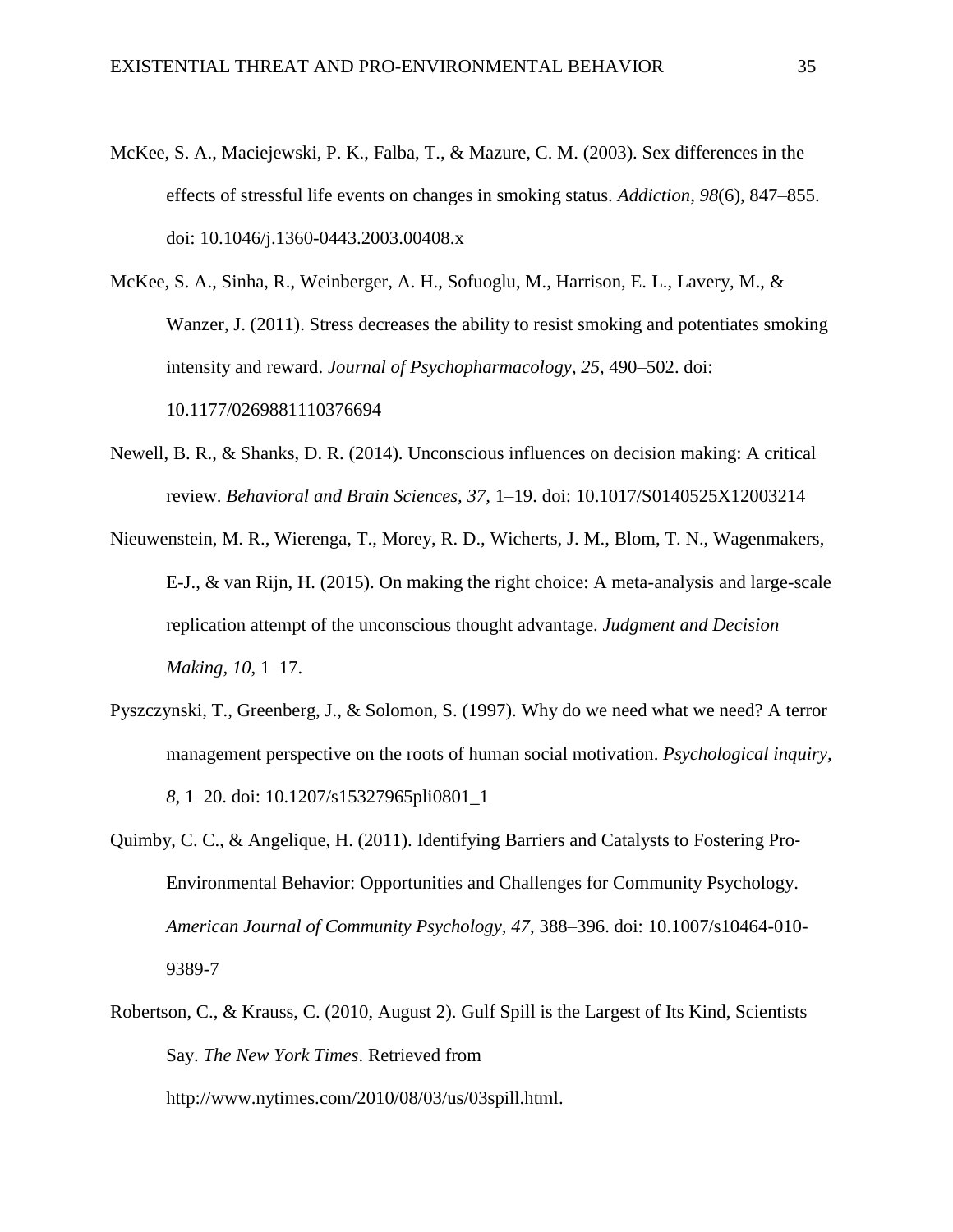- Schwabe, L., Dickinson, A., & Wolf, O. T. (2011). Stress, Habits, and Drug Addiction: A Psychoneuroendocrinological Perspective. *Experimental and Clinical Psychopharmacology, 19*, 53–63. doi: 10.1037/a0022212
- Schwabe, L., & Wolf, O. T. (2009). Stress Prompts Habit Behavior in Humans. *The Journal of Neuroscience, 29*, 7191–7198. doi: 10.1523/JNEUROSCI.0979-09.2009
- Selimbegović, L., Chatard, A., Er-Rafiy, A., & Pyszczynski, T. (2016). Nuclear accident reminders and support for nuclear energy: Paradoxical effect. *Journal of Environmental Psychology*, *48*, 87–100. doi: 10.1016/j.jenvp.2016.09.004
- Smith, J. R., Louis, W. R., Terry, D. J., Greenaway, K. H., Clarke, M.R., & Cheng, X. (2012). Congruent or conflicted? The impact of injunctive and descriptive norms on environmental intentions. *Journal of Environmental Psychology, 32*, 353–361. doi: 10.1016/j.jenvp.2012.06.001
- Spence, M., Livingstone, M. B. E., Hollywood, L. E., Gibney, E. R., O'Brien, S. A., Pourshahidi, L. K., & Dean, M. (2013). A qualitative study of psychological, social and behavioral barriers to appropriate food portion size control. *International Journal of Behavioral Nutrition and Physical Activity, 10*, 1–10. doi: 10.1186/1479-5868-10-92
- Steg, L., & Vlek, C. (2009). Encouraging pro-environmental behaviour: An integrative review and research agenda. *Journal of environmental psychology, 29*, 309–317. doi: [10.1016/j.jenvp.2008.10.004](http://dx.doi.org/10.1016/j.jenvp.2008.10.004)
- Strick, M., Dijksterhuis, A., Bos, M. W., Sjoerdsma, A., Van Baaren, R. B., & Nordgren, L. F. (2011). A meta-analysis on unconscious thought effects. *Social Cognition, 29*, 738–762. doi: 10.1521/soco.2011.29.6.738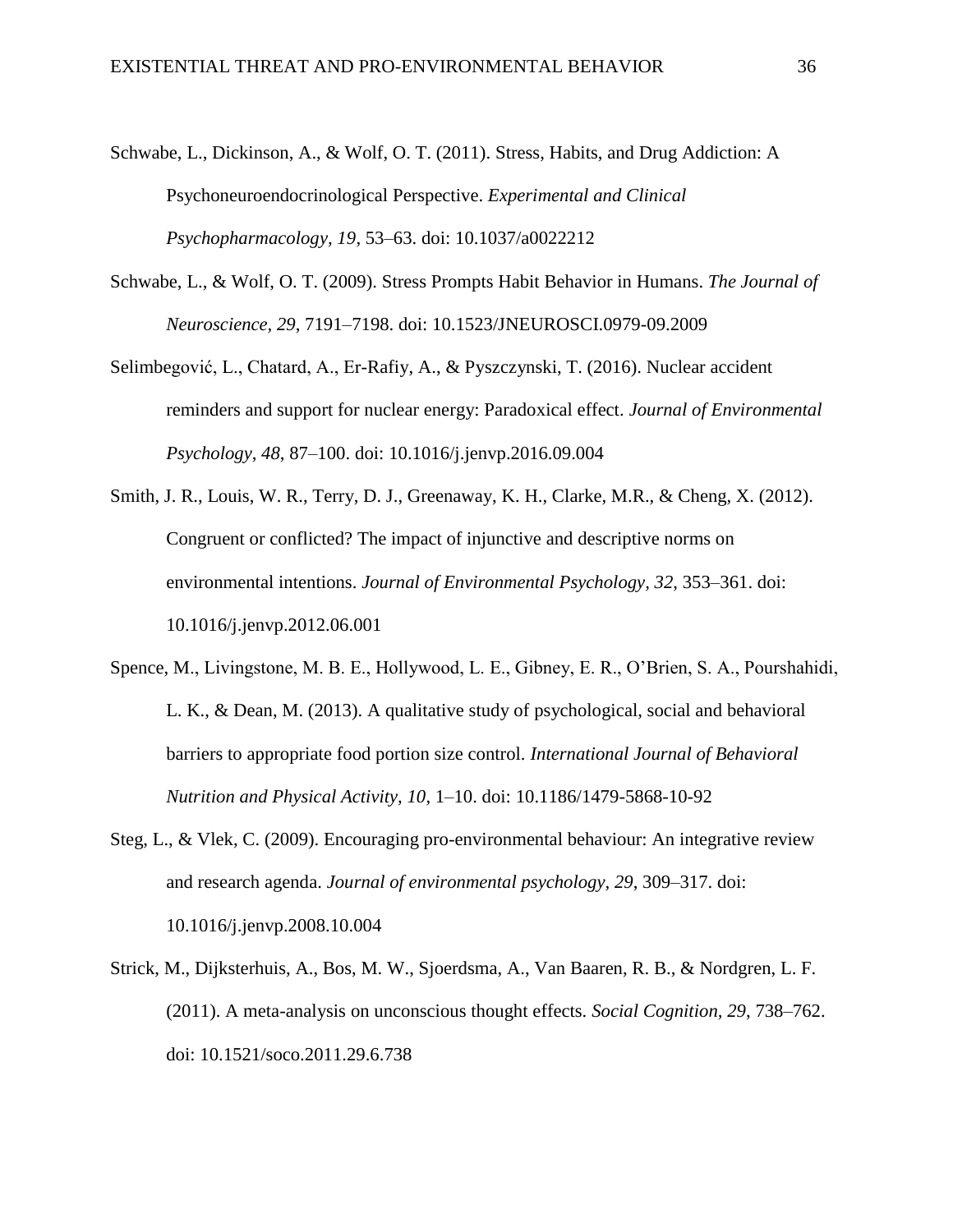- Swim, J. K., & Becker, J. C. (2012). Country contexts and individuals' climate change mitigating behaviors: A comparison of US versus German individuals' efforts to reduce energy use. *Journal of Social Issues, 68*, 571–591. doi: 10.1111/j.1540-4560.2012.01764.x
- Trafimow, D., & Hughes, J. S. (2012). Testing the death thought suppression and rebound hypothesis: Death thought accessibility following mortality salience decreases during a delay. *Social Psychological and Personality Science, 3*, 622–629. doi: 10.1177/1948550611432938
- Tuorila, H. & Pangborn, R. M. (1988) Behavioral models in the prediction of consumption of selected sweet, salty and fatty foods. In D. Thomson (Ed.), Food Acceptability. Amsterdam: Elsevier.
- Van Vugt, M. (2009). Averting the Tragedy of the Commons: Using Social Psychological Science to Protect the Environment. *Current Directions in Psychological Science, 18,* 169–173. doi: 10.1111/j.1467-8721.2009.01630.x
- Wood, W., & Neal, D. T. (2007) A new look at habits and the habit-goal interface. *Psychological Review 114*, 843–863. doi: 10.1037/0033-295X.114.4.843
- Wood, W., Quinn, J. M., & Kashy, D. A. (2002). Habits in everyday life: thought, emotion, and action. *Journal of Personality and Social Psychology, 83*, 1281–1297. doi: 10.1037//0022-3514.83.6.1281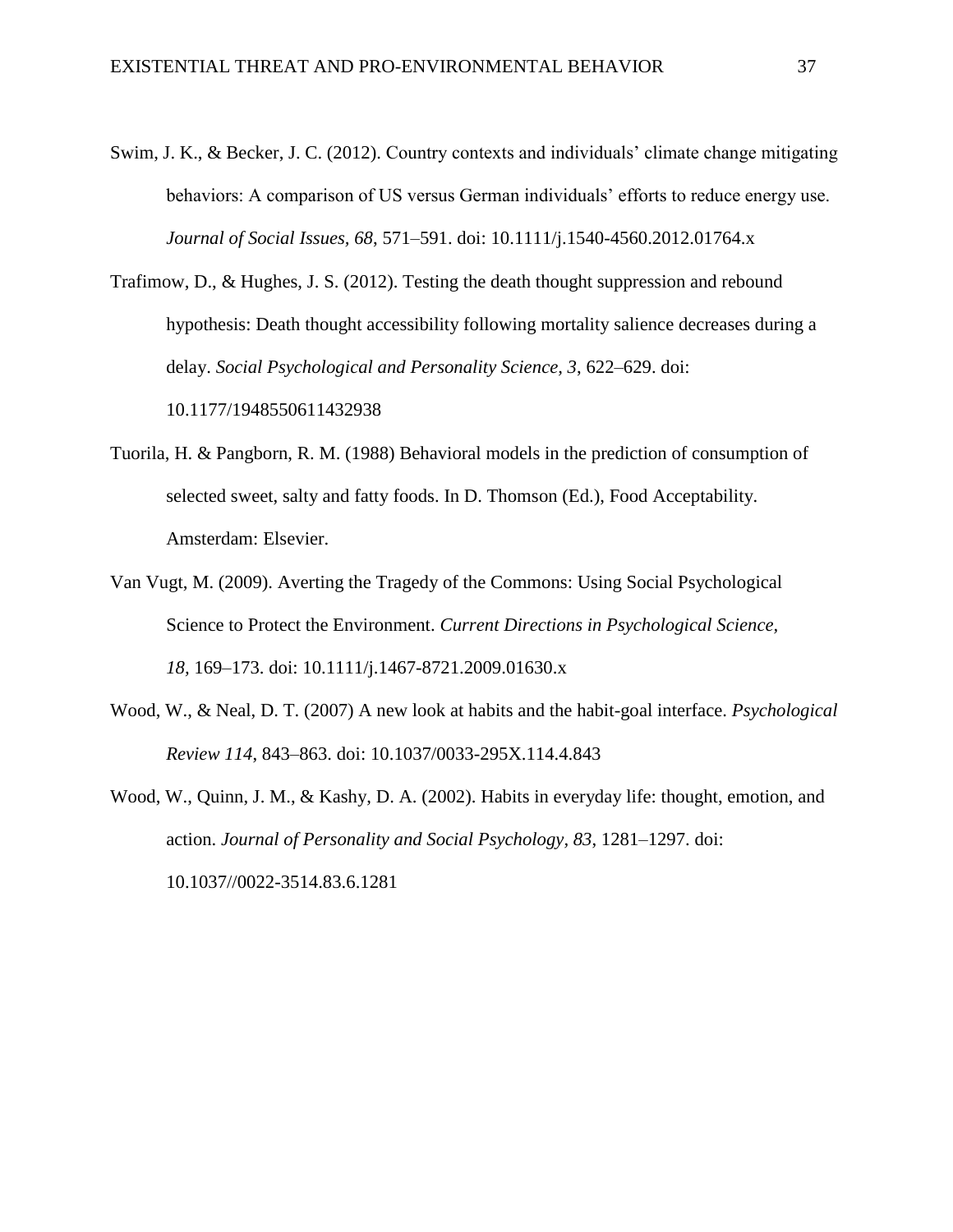

*Figure A1.* Manipulation of existential threat. Left Panel: Study 1; Right Panel: Study 2.

Appendix A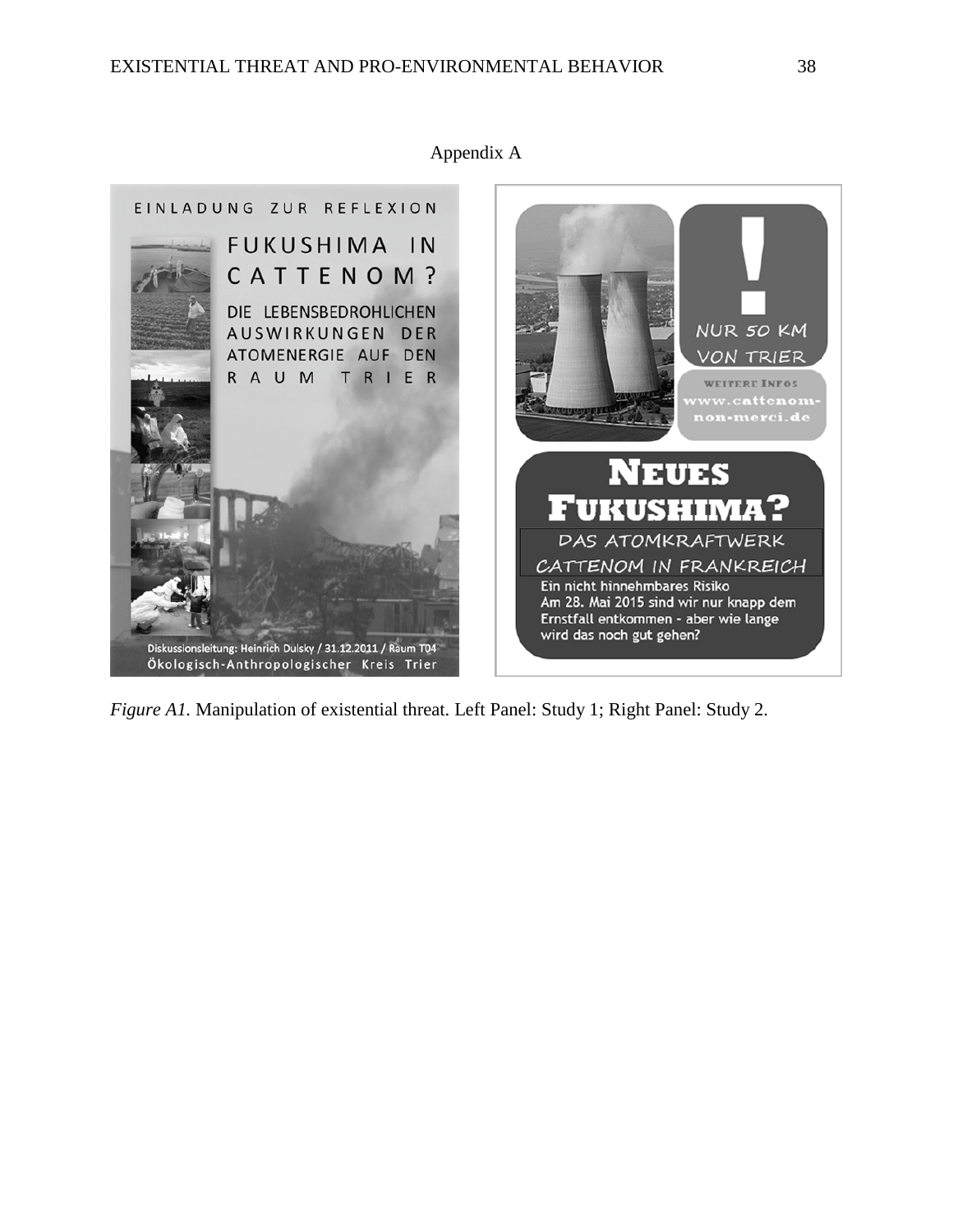# Appendix B

# Table B1

# *Napkin use (gram) in Study 2 by Sex and Condition*

|                 | Men              |            | Women            |            | Overall          |           |
|-----------------|------------------|------------|------------------|------------|------------------|-----------|
| Condition       | $\boldsymbol{n}$ | M(SD)      | $\boldsymbol{n}$ | M(SD)      | $\boldsymbol{n}$ | M(SD)     |
| <b>Baseline</b> | 34               | 1.94(.84)  | 16               | 2.10(0.97) | 50               | 1.99(.87) |
| Request         | 35               | 1.54(0.81) | 15               | 1.87(.83)  | 50               | 1.64(.82) |
| Request-Threat  | 32               | 2.42(.92)  | 17               | 2.07(.84)  | 49               | 2.30(.90) |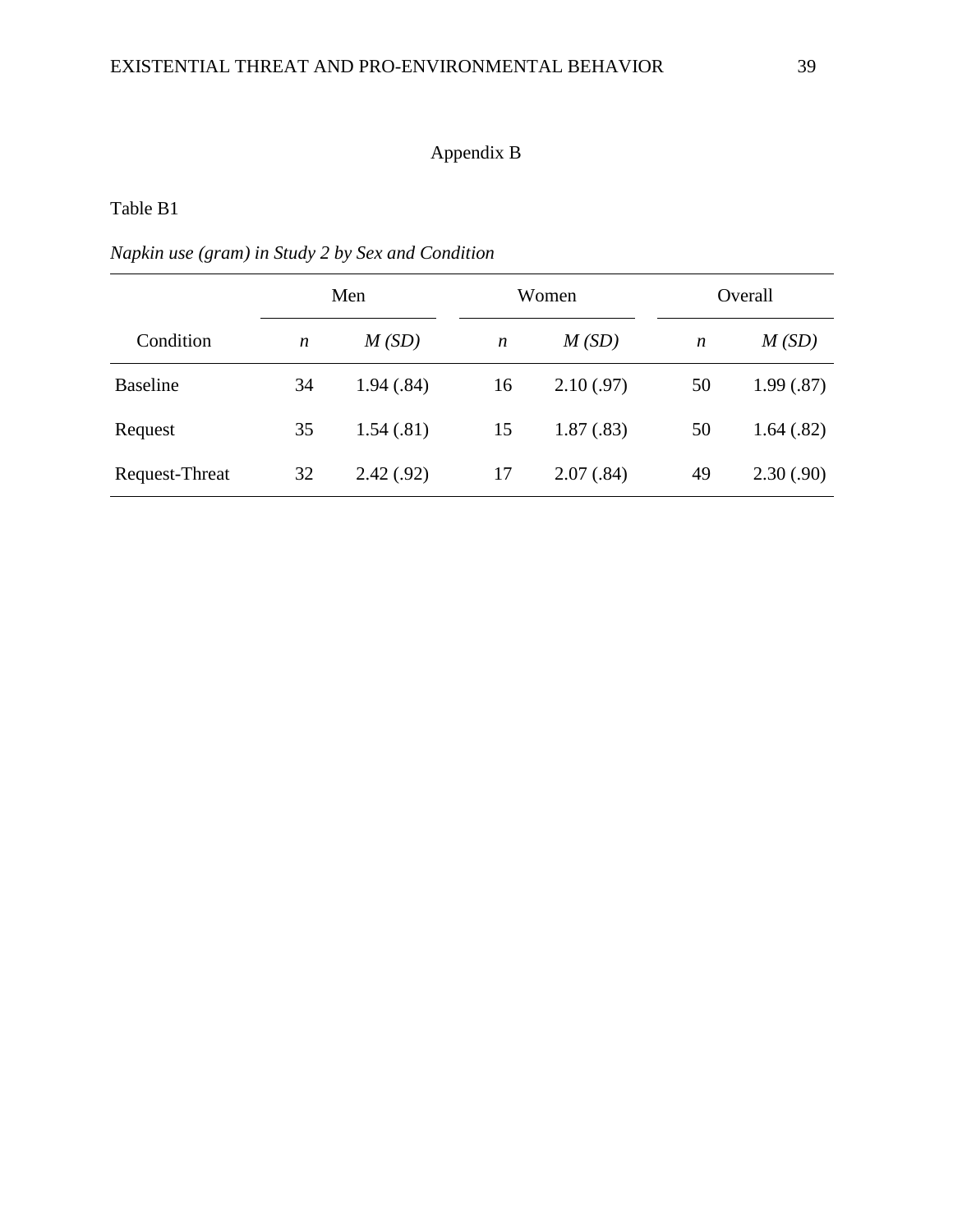## Figure Caption

*Figure 1.* Paper towel use in gram depicted for men's and women's bathrooms and each condition.

*Figure 2*. Design of Study 2: The left panel shows the Cafeteria entrance including students and the researcher handing over flyers. The right panel shows the basement area including students and paper napkin dispensers with the request sign on it.

*Figure 3*. Paper napkin use in gram depicted for men and women and each condition. Error bars represent standard errors.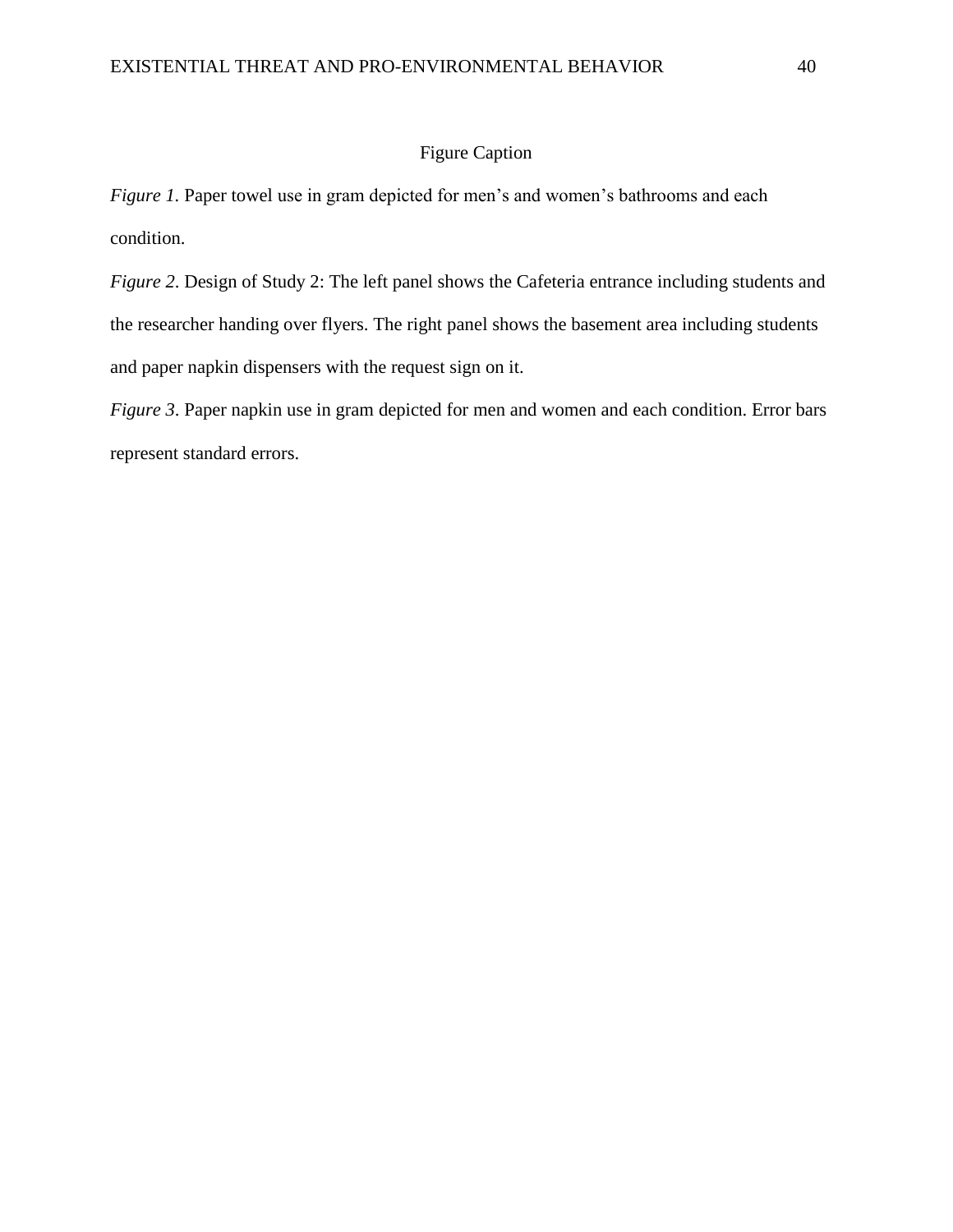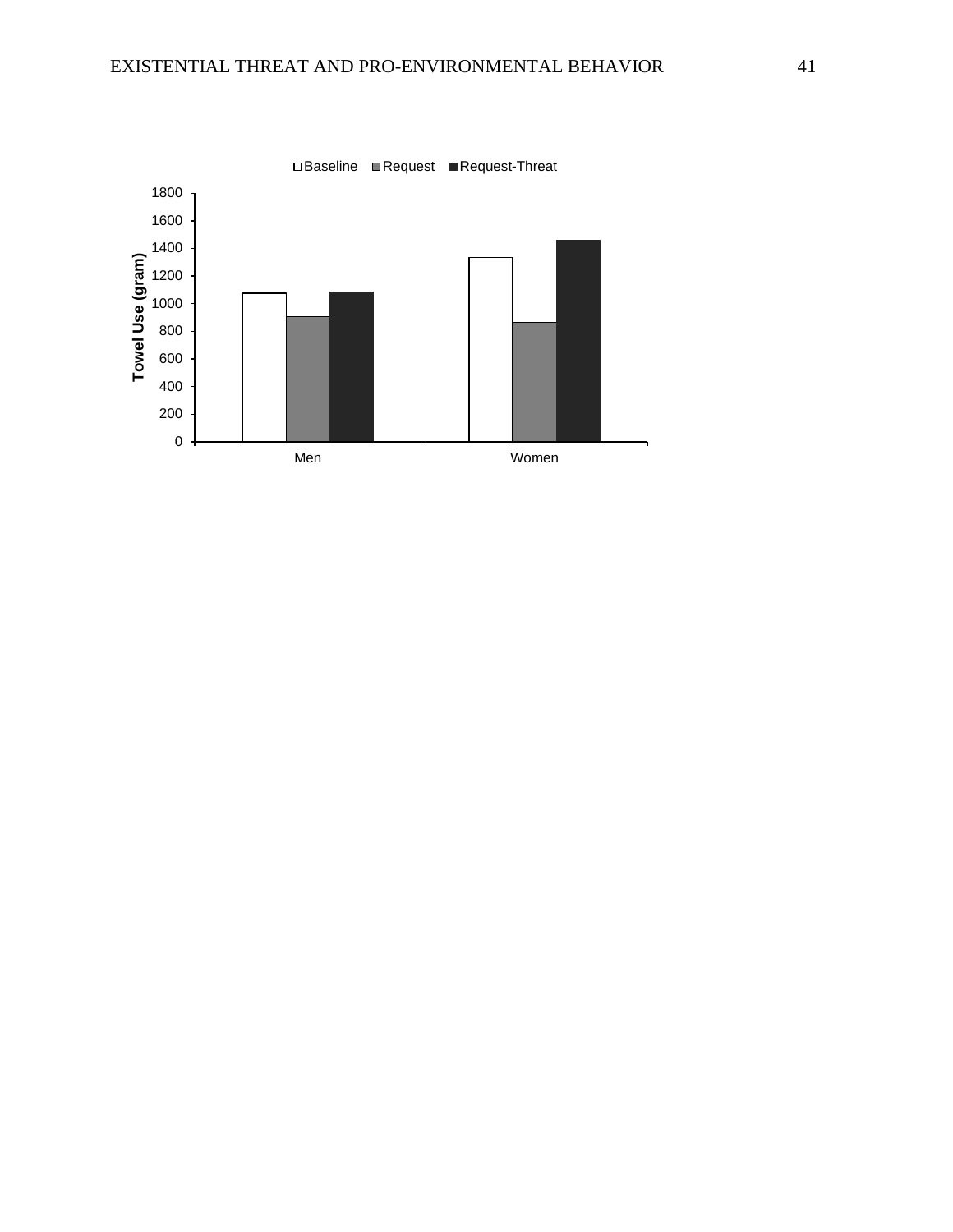